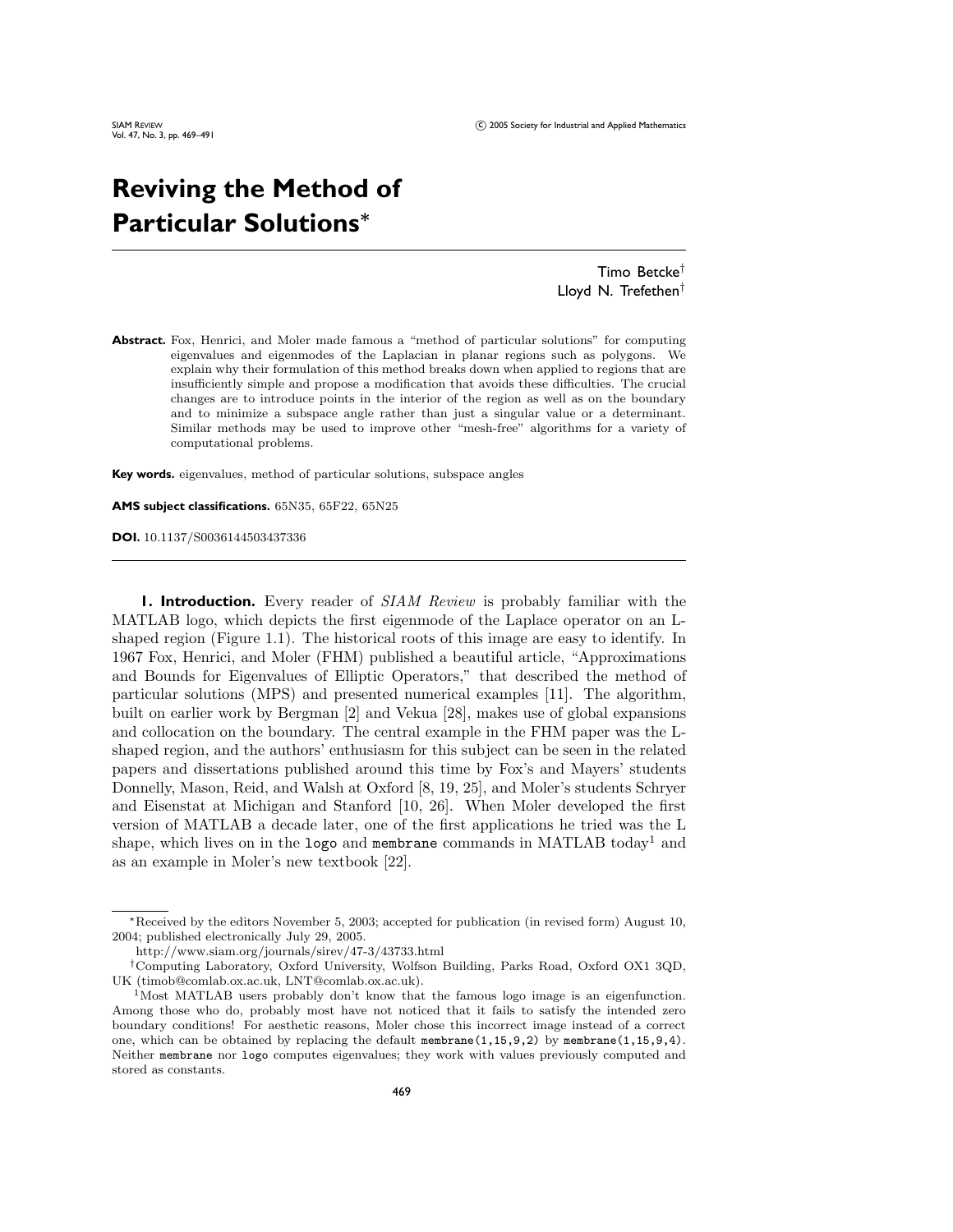

**Fig. 1.1** The MATLAB logo: first eigenmode of an L-shaped region (see footnote 1). In section 5 we calculate the corresponding eigenvalue to 14 digits of accuracyas 9.6397238440219. (The L-shaped membrane logo is a trademark and MATLAB<sup>®</sup> is a registered trademark of The MathWorks, Inc., used with permission.)

After the early 1970s, the MPS got less attention. It would seem that the main reason for this may be that the method runs into difficulties when dealing with all but the simplest regions. Indeed, the MPS has trouble even with the L shape itself, unless one reduces the problem to a square of one-third the size by the use of certain symmetries, as  $FHM$  did.<sup>2</sup> Instead, other methods for these problems have come to the fore. The state of the art at present is a method developed by Descloux and Tolley [7] and improved by Driscoll [9] based on local expansions near each vertex rather than a single global expansion.

It puzzled us that such a simple and elegant method should have run into difficulties that were not well understood. We have examined the behavior of the classic MPS and have found that the root of the problem is that, working as it does only with points along the boundary of the domain, it fails to impose effectively the condition that the eigenfunction should be nonzero in the interior. As a result it is undone by the existence of functions in the search space that are close to zero everywhere, in the interior as well as on the boundary. We have devised a modified MPS method to get around this problem, and the aim of this paper is to present this method. We believe that the MPS is now robust enough to deal with quite complicated regions, and indeed, for computing eigenvalues on polygons, it may be competitive with any other method. It also appears that the ideas we propose here, with suitable modifications, may be applicable to other numerical algorithms involving expansions in ill-conditioned bases. We hope to report on such generalizations in the future.

The focus of this paper is on robust extraction of eigenvalues and eigenvectors from subspaces. In addition, the effectiveness of the MPS depends on the quality of those subspaces—a matter of approximation theory that is nontrivial when there is more then one singular corner. These issues of approximation will be considered in a separate article.

<sup>&</sup>lt;sup>2</sup>A curious piece of history arises here. A year before the appearance of [11], Kac had published his celebrated paper, "Can One Hear the Shape of a Drum?"[15], which stimulated great interest in planar Laplace eigenvalue problems and a great deal of research activity among pure mathematicians. Twenty-six years later Gordon, Webb, and Wolpert showed that the answer is no, one cannot hear the shape of a drum [12]. To widespread surprise, their proof was elementary; it used the same kinds of symmetries known for many years and employed by FHM. An eloquent proponent of the use of such symmetries, who certainly influenced Fox et al., was Joseph Hersch of the ETH in Zurich [14].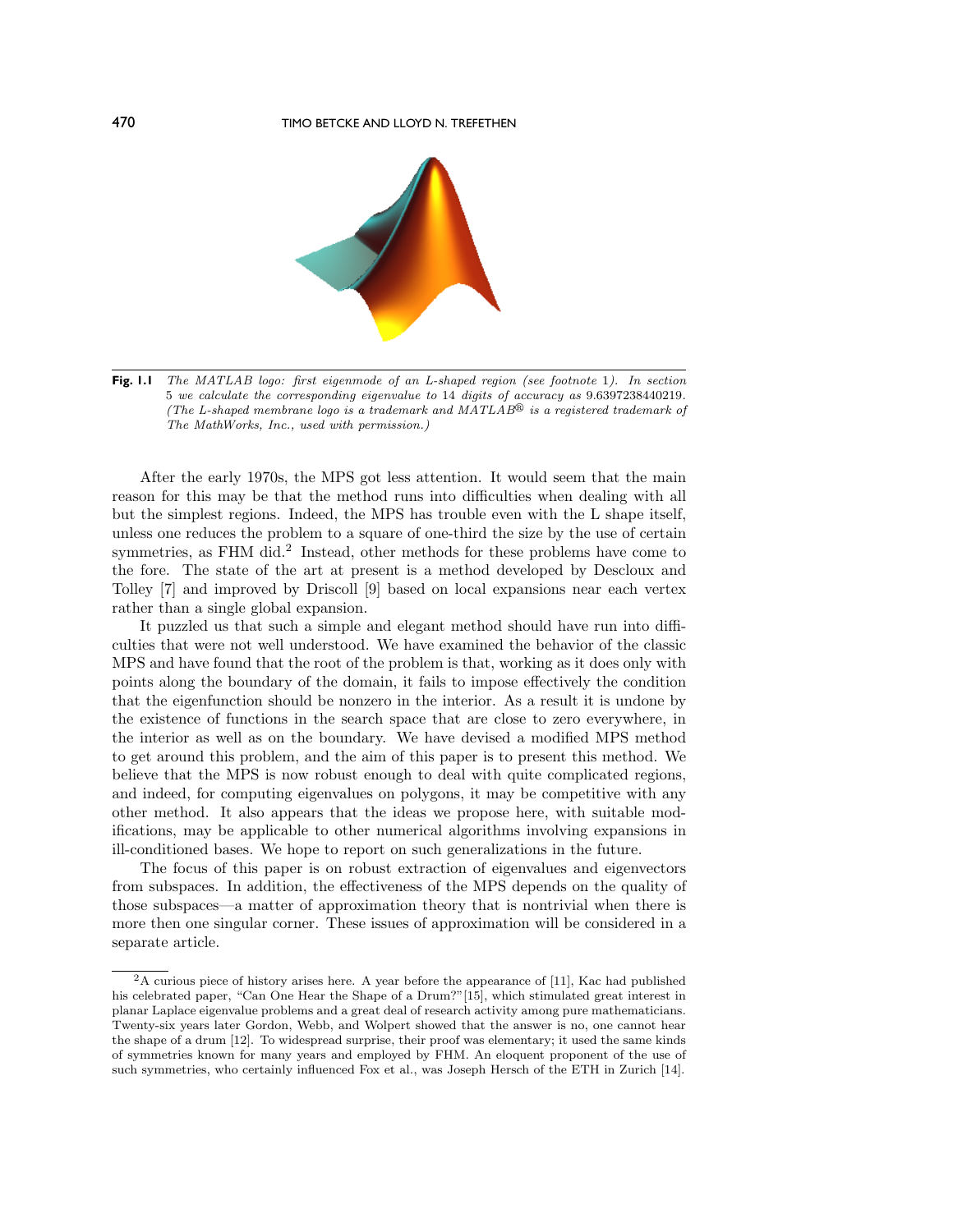**2. The Laplace Eigenvalue Problem in the Plane.** In this section we review some properties of the Laplace eigenvalue problem with Dirichlet boundary conditions,

$$
(2.1a) \t -\Delta u = \lambda u \t \text{in } P,
$$

$$
(2.1b) \t\t u = 0 \t on \t \partial P,
$$

where  $P$  is a bounded domain in the plane. These types of problems arise in the treatment of vibrations of a membrane, where the eigenvalue  $\lambda$  is the square of the frequency of vibration  $\omega$ . An excellent survey of (2.1) has been published by Kuttler and Sigillito [17]. Here we restrict ourselves to some fundamental results.

All eigenvalues of (2.1) are positive. We can order them with multiplicity according to

$$
0 < \lambda_1 \leq \lambda_2 \leq \cdots \leq \lambda_k \leq \cdots,
$$

with a limit point at infinity, and the corresponding eigenfunctions can be chosen to form an orthonormal complete set in  $L_2(P)$ . That is,

$$
\int_P u_i u_j \mathrm{d} \mathbf{x} = \delta_{ij},
$$

where  $\delta_{ij}$  is the Kronecker delta.

Elementary solutions can be obtained for some simple domains. For a rectangle with  $0 \le x \le a, 0 \le y \le b$  the eigenfunctions are

$$
u_{m,n}(x,y) = \sin\left(\frac{m\pi x}{a}\right)\sin\left(\frac{n\pi y}{b}\right), \quad m,n = 1,2,\ldots,
$$

with corresponding eigenvalues

$$
\lambda_{m,n} = \pi^2 \left[ \left( \frac{m}{a} \right)^2 + \left( \frac{n}{b} \right)^2 \right].
$$

In the case of an unbounded wedge with interior angle  $\pi/\alpha$ , separation of variables leads to the solution

(2.2) 
$$
u(r,\theta) = J_{\alpha k}(\sqrt{\lambda}r)\sin \alpha k\theta, \quad k \in \mathbb{N}\backslash\{0\},
$$

for any  $\lambda > 0$ , where  $J_{\alpha k}$  is a Bessel function (Figure 2.1). The spectrum is continuous; it is the restriction to a bounded domain that makes it discrete. For example, in the case of a disk of radius a the eigenfunctions are given by

$$
u_{m,n}(r,\theta) = J_m\left(\frac{j_{mn}r}{a}\right)[A\cos m\theta + B\sin m\theta], \quad m = 0, 1, \dots, n = 1, 2, \dots,
$$

where  $j_{mn}$  is the nth zero of  $J_m$ . The eigenvalues are

$$
\lambda_{m,n} = \left(\frac{j_{mn}}{a}\right)^2.
$$

The eigenvalues of (2.1) cannot be arbitrarily distributed. An important result to this effect is Weyl's law,

$$
\lambda_n \sim \frac{4\pi n}{A}
$$
 as  $n \to \infty$ ,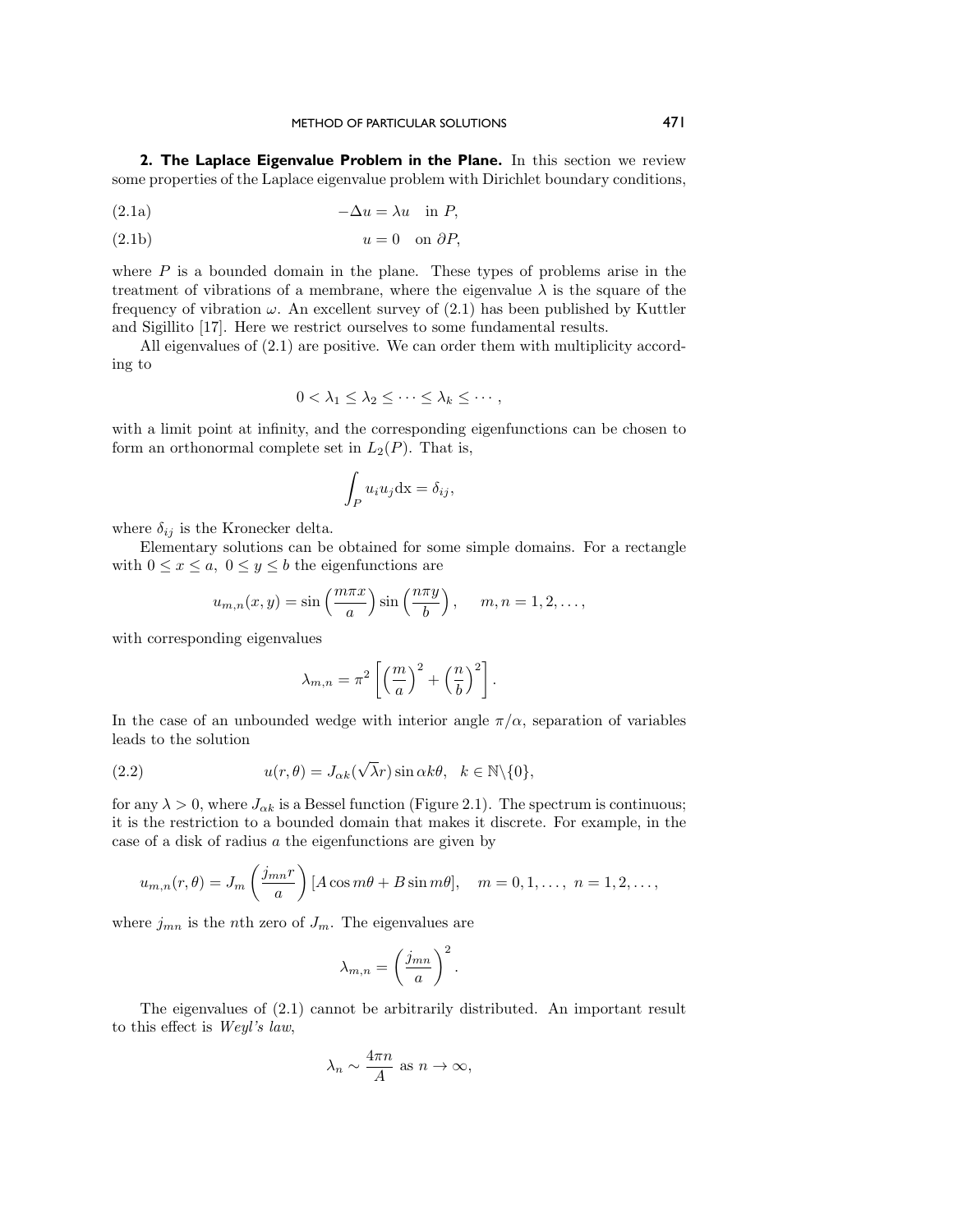

**Fig. 2.1** A wedge with interior angle  $\pi/\alpha$ , on which the eigenfunctions are explicitly known as Fourier–Bessel functions (2.2).

where A is the area of P. A proof can be found, for example, in  $[5, pp. 429-442]$ . The nodal lines of  $u_n$  are the set of points in P where  $u_n = 0$ . Courant's nodal line theorem states that the nodal lines of the nth eigenfunction  $u_n$  divide P into not more than *n* subdomains [5, p. 452]. The eigenfunction of the first eigenvalue  $\lambda_1$  has no nodal lines, and by orthogonality it follows that  $\lambda_1$  is always simple.

The eigenfunctions of  $(2.1)$  are infinitely differentiable in P and continuous on  $P \cup \partial P$ . An eigenfunction  $u_n$  can be reflected as a  $\mathcal{C}^{\infty}$  function across any part of the boundary that is analytic. At a corner where  $\partial P$  consists locally of two line segments meeting at the angle  $\pi/k$  for an integer k,  $u_n$  can be extended to a  $\mathcal{C}^{\infty}$  function in a whole neighborhood of the corner by reflecting  $k - 1$  times across the boundary to obtain a function that is  $\mathcal{C}^{\infty}$  in a region whose boundary contains a line segment with no corner, followed by one final reflection across this line segment [5, p. 395]. Throughout this paper we will call corners of a polygon regular if their angles are integer fractions of  $\pi$ . All other corners will be called *singular*. At singular corners it is not possible to continue the eigenfunction analytically to a whole neighborhood of the corner. This can be seen from the argument of analytic continuation or by looking at the asymptotic behavior of the eigenfunction near the corner. In [18] it is shown that if  $u_n$  is nonzero, there is a nonzero constant  $\gamma_n$  such that

$$
u_n = \gamma_n r^{\alpha} \sin \alpha \theta + o(r^{\alpha}).
$$

Clearly if  $\alpha \notin \mathbb{N}$ , the eigenfunction has a branch point at the corner. To obtain rapidly converging methods, these singularities have to be dealt with.

**3. The Method of Particular Solutions.** The idea of the method of particular solutions (MPS) starts by considering various solutions of the eigenvalue equation (2.1a) for a given value of  $\lambda$ . One then tries to vary  $\lambda$  until one can find a linear combination of such solutions that satisfies the boundary condition (2.1b) at a number of sample points along the boundary.

From (2.2) we see that a convenient set of particular solutions near a corner of angle  $\pi/\alpha$  are the functions

(3.1) 
$$
u^{(k)}(r,\theta) = J_{\alpha k}(\sqrt{\lambda}r)\sin \alpha k\theta;
$$

we call these Fourier–Bessel functions. The advantage of these functions is that not only do they satisfy (2.1a), they also satisfy (2.1b) along the adjacent line segments.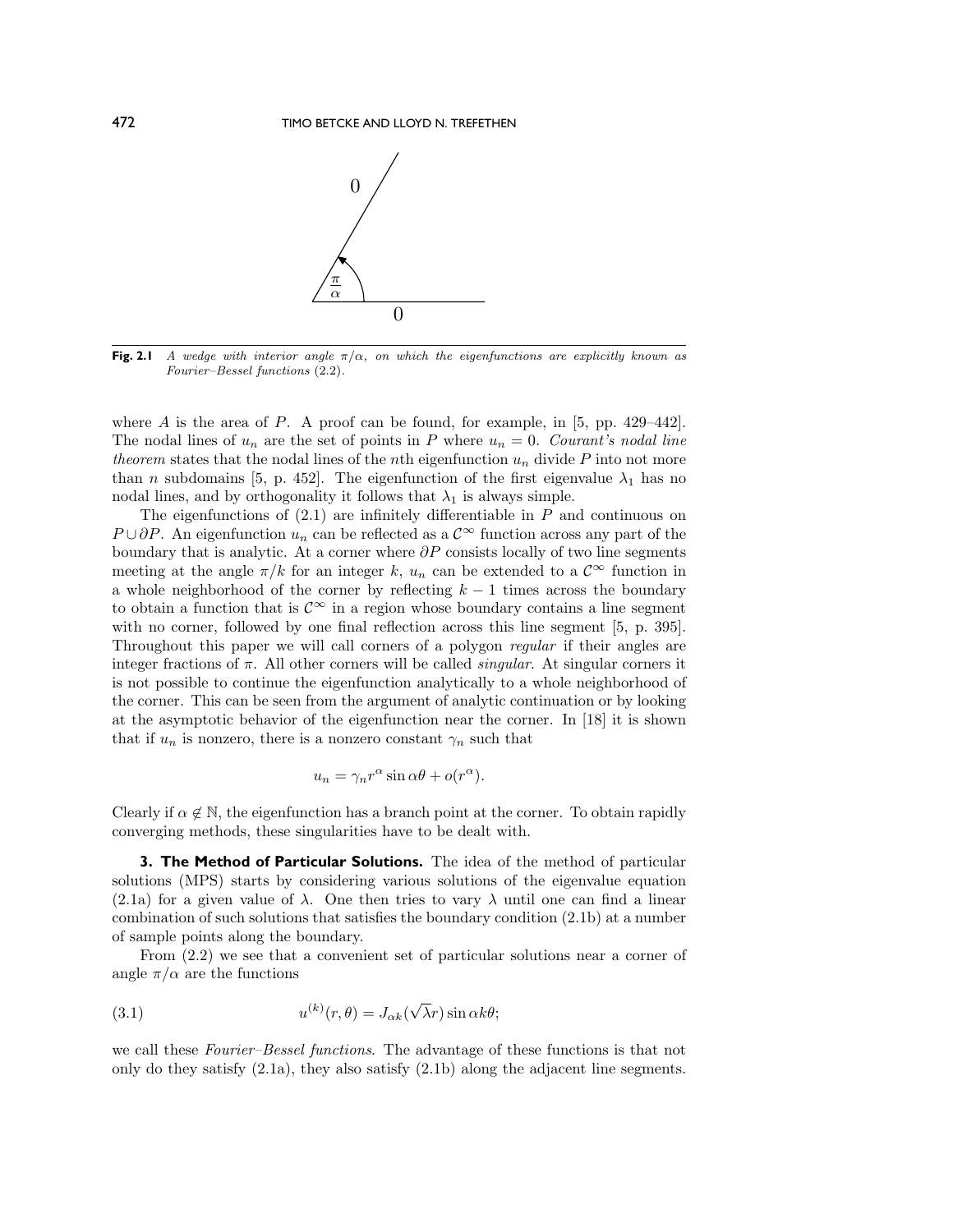

**Fig. 3.1** Convergence to the first eigenvalue of the unit square with the FHM method. The parameter N denotes the number of collocation points on each of the two sides not adjacent to the corner at which the expansion is based.

We consider approximate eigenfunctions

(3.2) 
$$
u^*(r,\theta) = \sum_{k=1}^N c_k^{(N)} u^{(k)}(r,\theta)
$$

with parameters  $c_j^{(N)}$  to be determined so as to attempt to satisfy (2.1b) also on the remainder of the boundary. One approach is to let  $(r_i, \theta_i)$  be N collocation points on the boundary and require  $u^*(r_i, \theta_i) = 0$  for  $i = 1, \ldots, N$ . This amounts to considering the square system of nonlinear equations

$$
(3.3) \t\t A(\lambda)c = 0
$$

with

$$
a_{ik}(\lambda) = J_{\alpha k}(\sqrt{\lambda}r_i) \sin \alpha k \theta_i, \quad i, k = 1, \dots, N.
$$

We can attempt to solve these equations by varying  $\lambda$  and looking for a zero of  $\det A(\lambda)$ . This is the approach proposed in the FHM paper. Alternatively, we can take more sample points than expansion terms. Then (3.3) becomes a rectangular system, and we could attempt to solve it by varying  $\lambda$  and looking for a zero or a near-zero of the smallest singular value of  $A(\lambda)$ . This generally superior approach was investigated by Moler in a technical report in 1969 [21].

Figure 3.1 shows the convergence history for the FHM method for computing the first eigenvalue  $2\pi^2$  of the unit square with an expansion around one corner and collocation points equally spaced along the opposite two sides. The results obtained by this method were taken to be the zeros of det  $A(\lambda)$  closest to  $2\pi^2$ . The figure reveals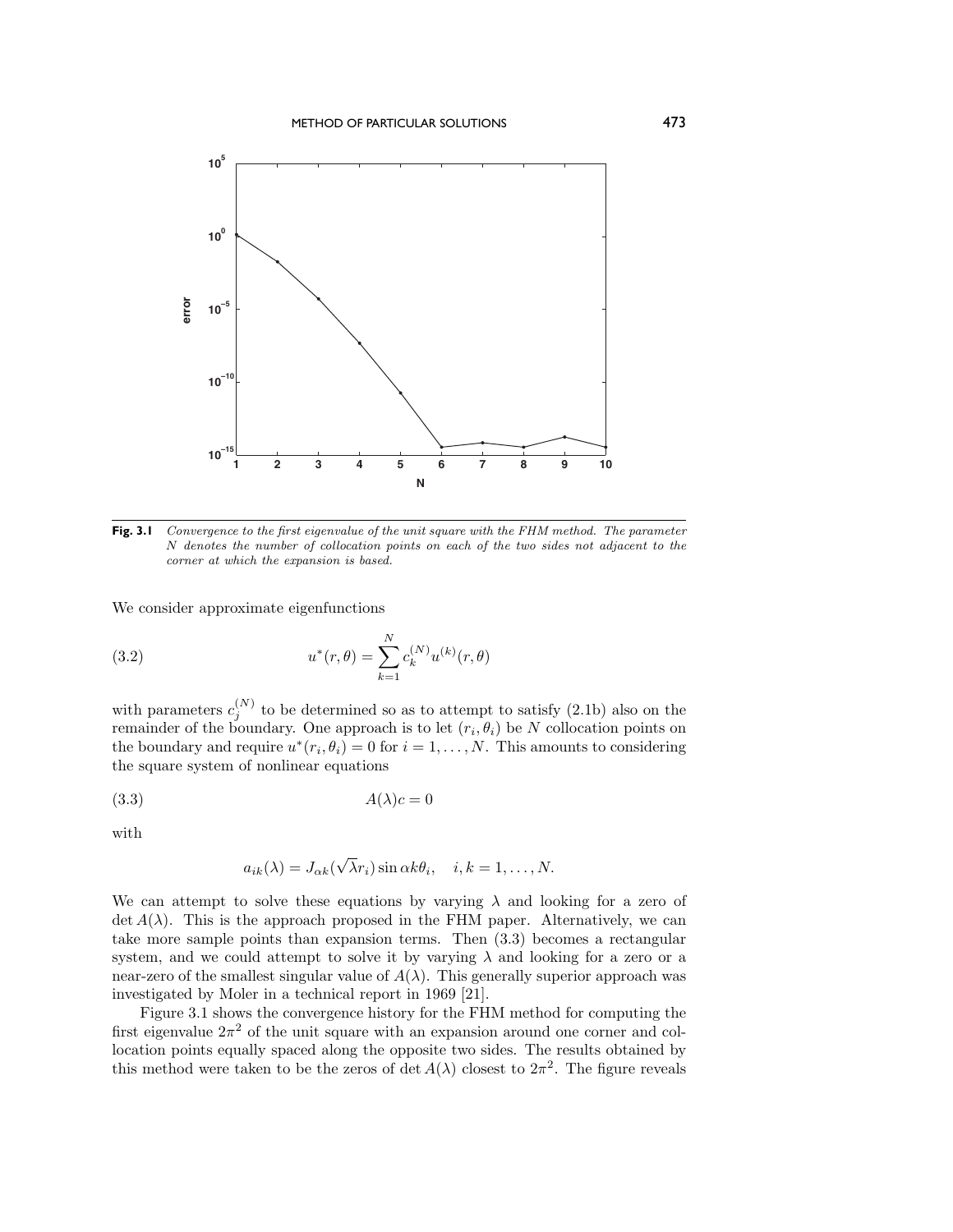

Fig. 3.2 The L-shaped membrane, with N collocation points equally spaced along each side not adjacent to the reentrant corner (here  $N = 4$ ).



**Fig. 3.3** The error of FHM for the first eigenvalue of the L-shaped domain. Convergence breaks down after  $N = 14$ , and one never gets more than four digits of accuracy.

"spectral" convergence, that is, convergence at the rate  $O(N^{-s})$  for every s, and the method seems to be working quite well. However, this example is too simple to reveal much about the FHM method. So let us look at the famous L shape. This domain has one singular corner, the reentrant corner. To catch this singularity, expansions around the reentrant corner are used with collocation again in N equally spaced points along each of the nonadjacent sides (Figure 3.2). Figure 3.3 shows the convergence behavior for the first eigenvalue  $\lambda_1 \approx 9.6397238440219$ . The FHM method fails to obtain more than four digits of accuracy, breaking down after  $N = 14$ . Fox, Henrici, and Moler got eight digits, but this success depended on their use of symmetries to reduce the domain to a square.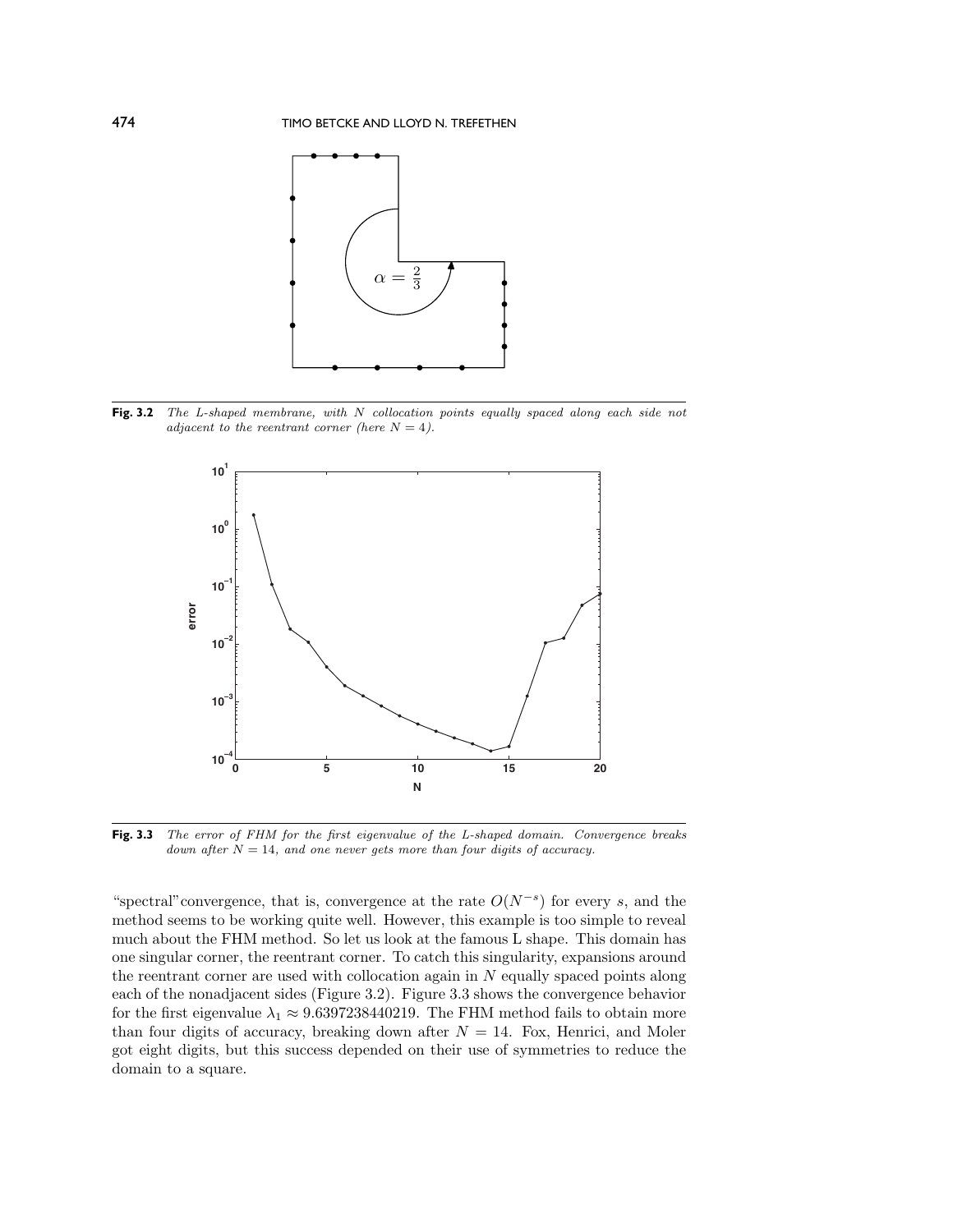

**Fig. 4.1** The condition number of  $A(\lambda)$  for different parameters N determining the number of boundary collocation points (4N). The classic MPS fails because  $A(\lambda)$  approaches singularity nearly as fast when  $\lambda$  is not an eigenvalue  $(\lambda = \lambda_1/2)$  as when it is an eigenvalue  $(\lambda = \lambda_1).$ 

**4. Failure of the MPS.** What has gone wrong? We can explain the results of Figure 3.3 as follows. The aim of the FHM method is to find a value  $\lambda$  for which there exists a nontrivial linear combination of Fourier–Bessel functions (3.1) that is zero at the boundary collocation points. If  $\lambda$  is not close to an eigenvalue of (2.1), we expect the collocation equation (3.3) to have no nontrivial solution. However, in general the Fourier–Bessel basis behaves similarly to a power basis of monomials  $z^k$ , and the condition number of  $A(\lambda)$  grows exponentially as more basis terms are added. This happens for any value  $\lambda$ , whether or not it is an eigenvalue. Consequently, when N is large, it is always possible to find linear combinations of the columns of  $A(\lambda)$  that are close to zero, regardless of the value of  $\lambda$ . If  $\lambda$  is not close to an eigenvalue, this results in approximating the zero function on the domain  $P$ . But since the FHM method examines only boundary points, it does not distinguish between a true eigenfunction and the zero function.

To demonstrate this effect, Figure 4.1 plots cond  $A(\lambda)$  for the L-shaped domain as a function of N (the columns of  $A(\lambda)$  were scaled to unit length). The curve for  $\lambda = \lambda_1$  uses the approximation  $\lambda_1 \approx 9.6397238440219$  for the true first eigenvalue on the L-shaped domain (section 5). The second curve uses the arbitrary value  $\lambda_1/2$ , not close to an eigenvalue. Both curves grow exponentially as N increases, and the gap between them, on which the FHM method depends for locating eigenvalues, does not widen much. After  $N = 14$  the results become erroneous due to rounding errors;  $A(\lambda)$  is numerically singular for both the true eigenvalue and the spurious one.

Various changes can be made to the FHM method to get a few more digits for the L-shaped region. If the points on the boundary are distributed in a Chebyshev rather than equispaced manner, then with sufficient care one can get up to eight digits. If one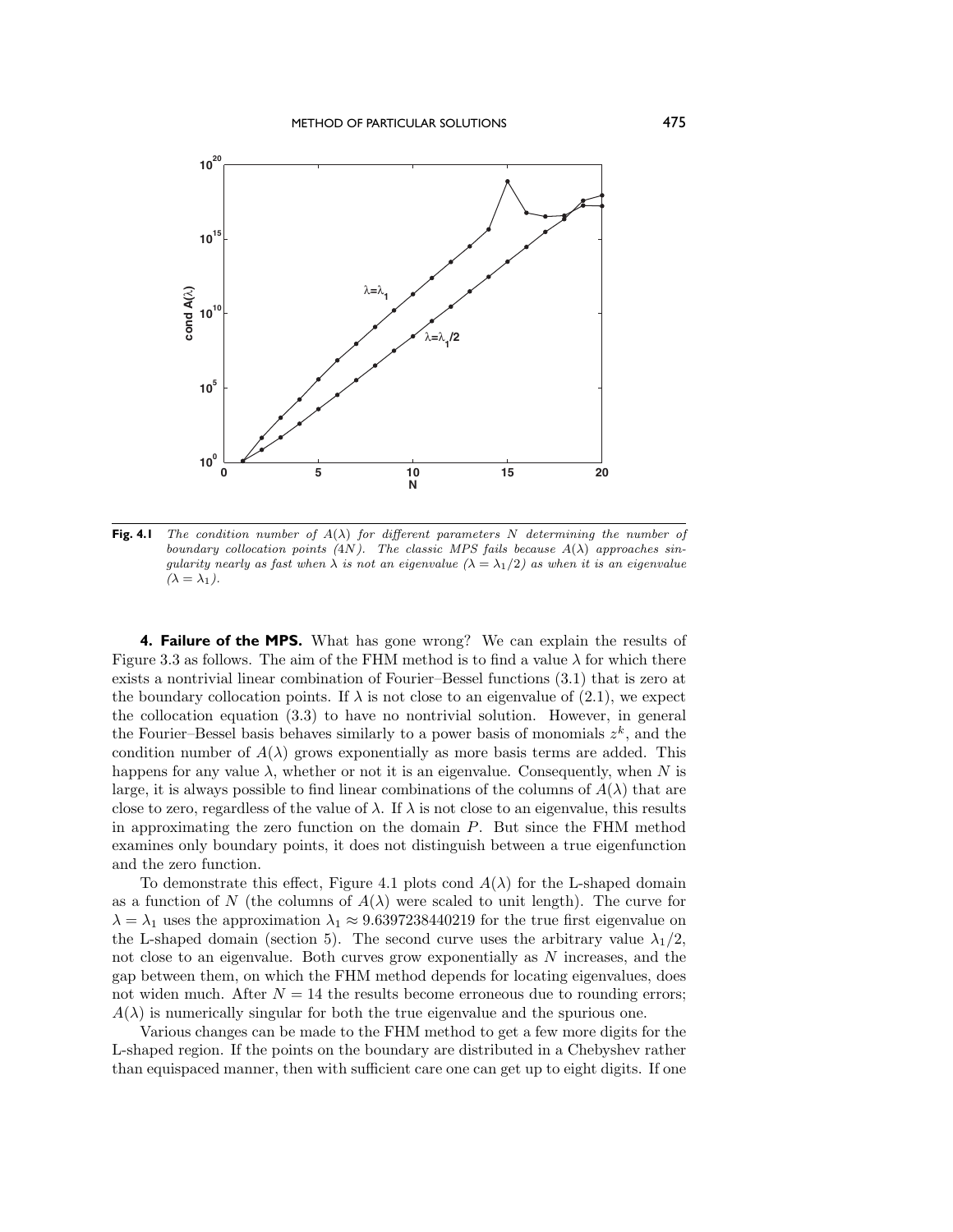## 476 TIMO BETCKE AND LLOYD N. TREFETHEN

moves to a rectangular matrix one gets a very fragile optimization problem, which becomes somewhat better behaved if each column of  $A(\lambda)$  is scaled to unit norm before one minimizes the singular value. With sufficiently careful optimization one can get many digits with this formulation, but the objective function to be minimized is troublesome, consisting of a uniformly low value with tiny spikes down to nearly zero that have to be located; as  $N \to \infty$  these spikes get narrower and the problem gets rapidly more difficult.

None of these ideas seems capable of making the FHM approach effective for more complicated regions, especially those with more than one singular corner, as we shall treat in later sections. For such regions, the phenomenon illustrated in Figure 4.1 is typical: the matrix  $A(\lambda)$ , whether square or rectangular, becomes exponentially more ill-conditioned for all values of  $\lambda$  as N increases. In practice it quickly becomes impossible to locate eigenvalues.

We are not the first to note that there are difficulties with the classical form of the MPS. Fox, Henrici, and Moler wrote:

In all fairness, it should be reported that results are not always as satisfactory as these examples indicate... . Other methods... are currently being investigated.

And Driscoll [9], attempting to apply the method to more challenging regions, encountered just the problem we have described:

As the number of terms in the truncated expansion is increased, the matrix becomes very nearly singular for all values of  $\lambda$ , and detecting the true singularity numerically becomes impossible. In fact, we have been unable to produce more than two or three accurate digits for a few of the smallest eigenvalues [of the GWW isospectral drums considered below in section 7] with this method.

**5. A Modified Method.** In this section we introduce a modified approach that overcomes this problem. The basic idea of the improved method is to restrict the set of admissible functions to functions that are bounded away from zero in the interior. In the next section we will show that this idea is equivalent to the minimization of the angle between the space of functions that satisfy the eigenvalue equation and the space of functions that are zero on the boundary.

We have seen that the boundary points alone do not deliver enough information to decide if an approximate eigenfunction is spurious. To get around this problem we add additional interior points. Let  $m_B$  be the number of boundary points and  $m_I$ the number of interior points. Our discrete sample of an approximate eigenfunction is the vector  $u \in \mathbb{R}^m$ ,  $m = m_B + m_I$ , of the function evaluated at those points. For convenience, we order the elements of u so that the first  $m_B$  components correspond to the boundary and the remaining  $m<sub>I</sub>$  to the interior. The matrix  $A(\lambda)$  of the last section now has more rows,

$$
A(\lambda) = \begin{bmatrix} A_B(\lambda) \\ A_I(\lambda) \end{bmatrix},
$$

with B and I corresponding to boundary and interior (see Figure 5.1).

By  $\mathcal{A}(\lambda) \subset \mathbb{R}^m$  we denote the range of  $A(\lambda)$ , that is, the space of trial functions sampled at boundary and interior points. An orthonormal basis of  $A(\lambda)$  can be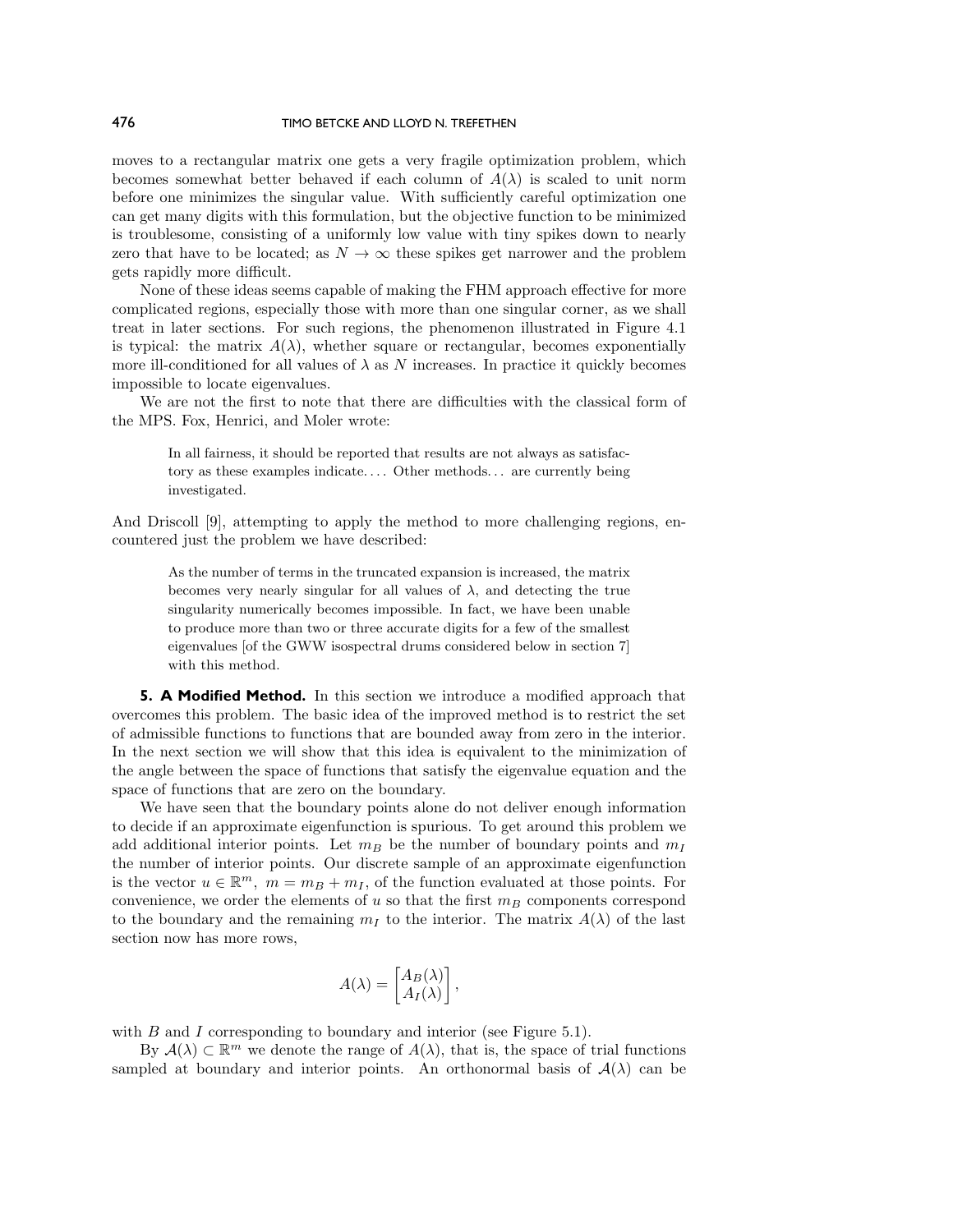

**Fig. 5.1** In the new method the Fourier–Bessel functions are sampled at interior as well as boundary points. The interior points are chosen randomly.

constructed by a QR factorization of  $A(\lambda)$ ,

(5.1) 
$$
Q(\lambda) = \begin{bmatrix} Q_B(\lambda) \\ Q_I(\lambda) \end{bmatrix}.
$$

Each unit vector  $u \in \mathcal{A}(\lambda)$  has the form

$$
u = Q(\lambda)v = \begin{bmatrix} Q_B(\lambda) \\ Q_I(\lambda) \end{bmatrix} v, \quad ||v|| = 1, \quad v \in \mathbb{R}^N.
$$

Since we are interested in vectors that are small at the boundary points, it is natural to consider the constrained minimization problem of finding the vector  $v$  that minimizes the part of  $u$  belonging to the boundary:

(5.2) 
$$
\min_{v \in \mathbb{R}^N, ||v|| = 1} ||Q_B(\lambda)v||.
$$

The vector  $\tilde{v}$  which solves (5.2) is the right singular vector corresponding to the smallest singular value of  $Q_B(\lambda)$ , which we denote by  $\sigma(\lambda)$ . Hence,

(5.3) 
$$
\sigma(\lambda) = \min_{v \in \mathbb{R}^N, ||v|| = 1} ||Q_B(\lambda)v|| = ||Q_B(\lambda)\tilde{v}||.
$$

For the norm of the corresponding vector  $\tilde{u}=Q\tilde{v}$  we have

(5.4) 
$$
1 = \|\tilde{u}\|^2 = \left\| \begin{bmatrix} Q_B(\lambda) \\ Q_I(\lambda) \end{bmatrix} \tilde{v} \right\|^2 = \sigma(\lambda)^2 + \|Q_I(\lambda)\tilde{v}\|^2.
$$

Therefore, an approximate eigenfunction that is small on the boundary points is automatically close to unit norm on the interior points, and spurious solutions are excluded.

Figure 5.2 shows  $\sigma(\lambda)$  for varying values of  $\lambda$  in the case of the L-shaped domain. On each side nonadjacent to the reentrant corner 50 equally spaced boundary points were used. In the interior we take 50 randomly distributed points (the same for all values of  $\lambda$ ). The columns of  $A(\lambda)$  contain samples of the first 15 Fourier–Bessel functions. The graph shows minima of  $\sigma(\lambda)$  close to the first three eigenvalues of  $(2.1).$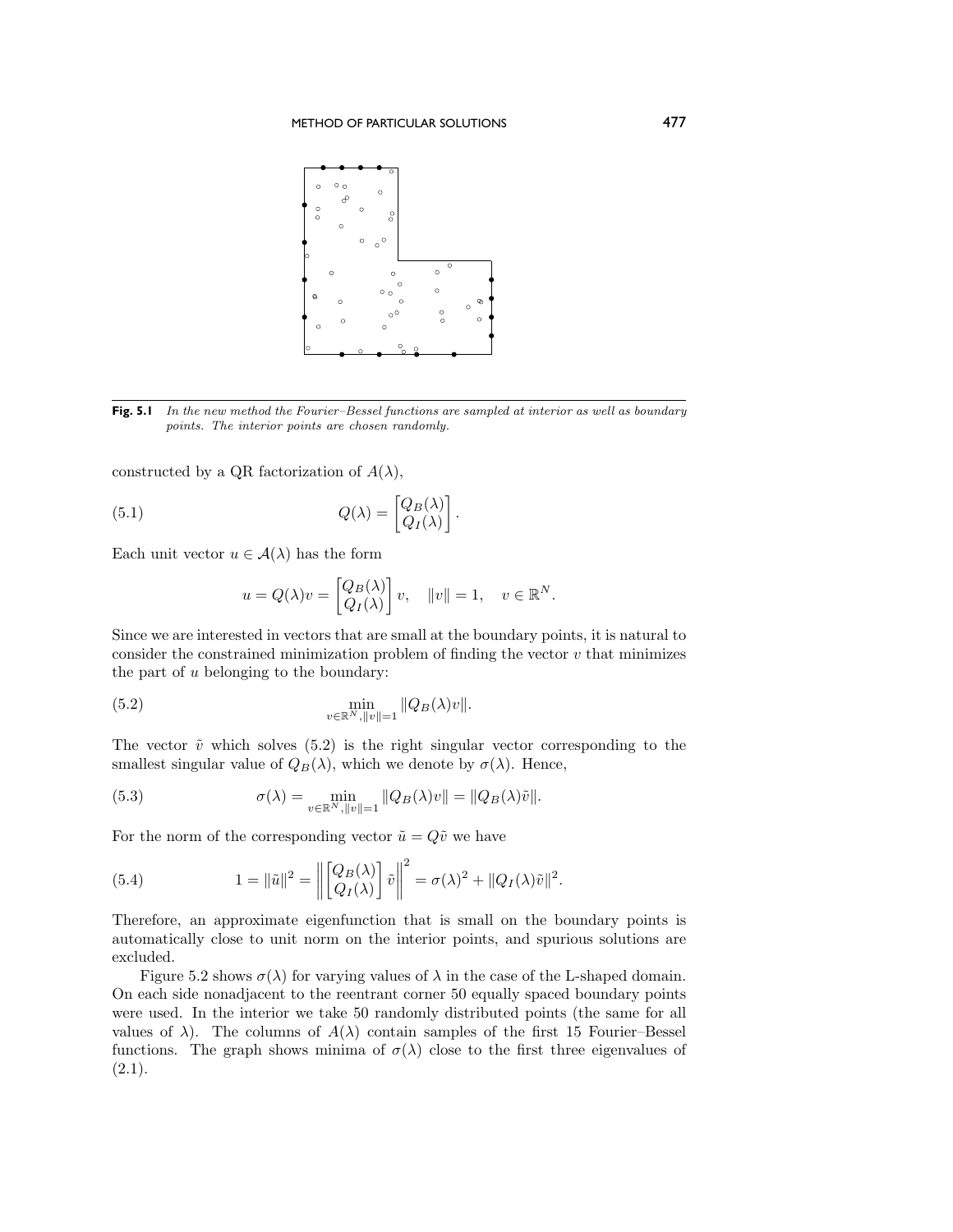

**Fig. 5.2** The function  $\sigma(\lambda)$  in the case of the L-shaped domain  $(N = 15)$ .



Fig. 5.3 The new method achieves 14 digits of accuracy for the first eigenvalue of the L-shaped domain. Compare Figure 3.3.

The convergence curve for the first eigenvalue is shown in Figure 5.3; as the "exact" solution we took the solution obtained with  $N = 60$ . The jumps in the error curve are caused by the fact that for reasons of symmetry, not all Fourier–Bessel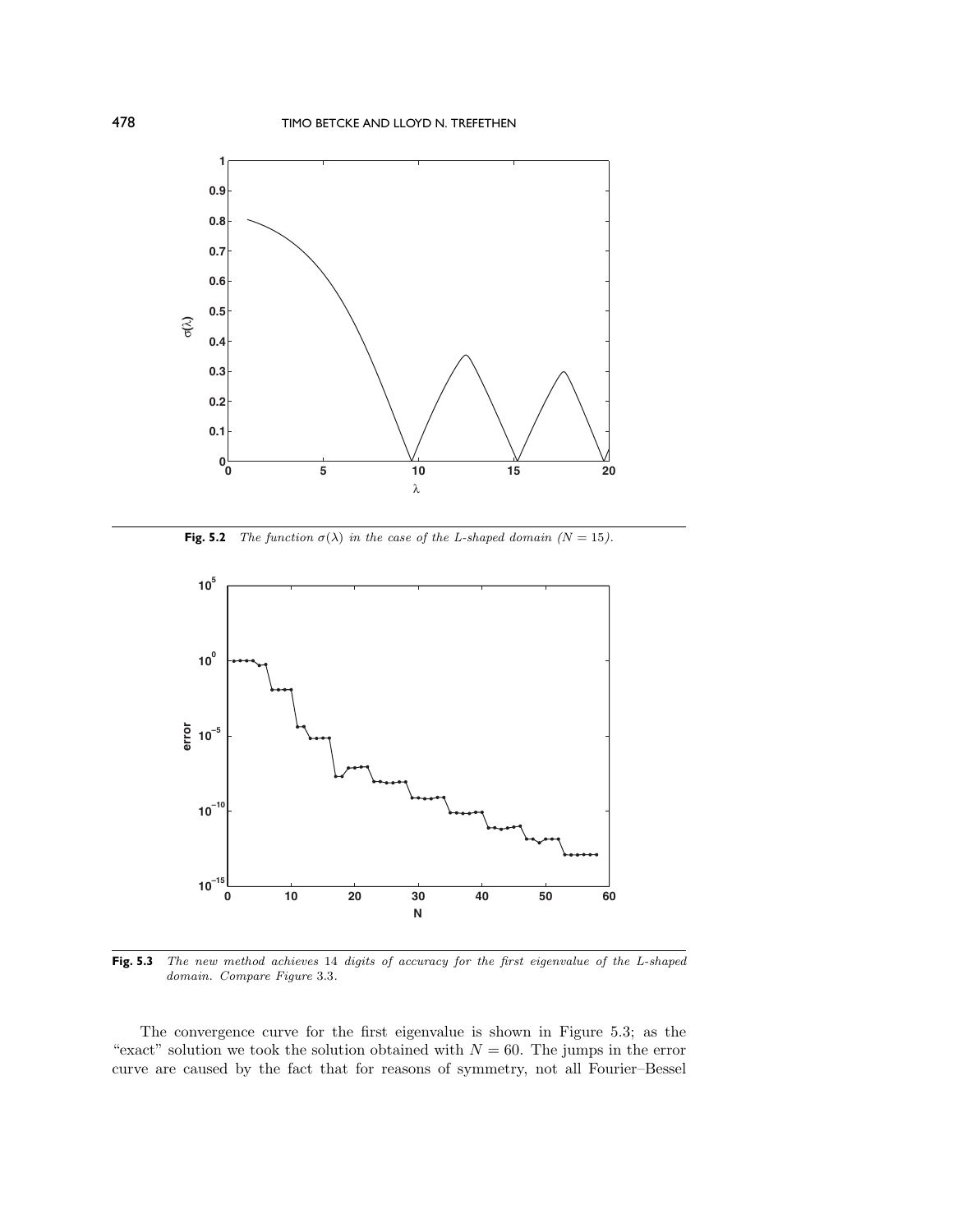

**Fig. 5.4** Repetition of Figure 4.1 but for  $Q_B(\lambda)$  instead of  $A(\lambda)$ . Now there is a clear separation, the basis of our modified algorithm, between  $\lambda = \lambda_1$  and  $\lambda = \lambda_1/2$ .

terms contribute to the series approximation of the eigenfunction [11]; the reason the plateaus are not perfectly flat is that the randomly located interior sample points perturb this symmetry. The minima of  $\sigma(\lambda)$  are computed with the MATLAB function **fminsearch.** We obtain 10 digits of accuracy at  $N = 41$  and 14 digits of accuracy with a value of 9.6397238440219 at  $N = 60$ . This is a decisive improvement over the 4 digits of accuracy in Figure 3.3. In section 7 we will present several examples of the new method involving more complicated domains with several singularities.

The new method finds eigenvalues of  $(2.1)$  by looking for values of  $\lambda$  for which  $Q_B(\lambda)$  becomes nearly singular. Figure 5.4, following Figure 4.1, plots the condition number of this matrix as N increases for  $\lambda = \lambda_1$  and  $\lambda = \lambda_1/2$ . The curve for  $\lambda_1$ grows exponentially as N increases, but the curve for  $\lambda_1/2$  stays close to 1.

**6. The Relationship to Subspace Angles.** In this section we give a geometric interpretation of the new method, a connection between the constrained minimization problem (5.2) and angles between certain subspaces.

The angle between two subspaces  $\mathcal F$  and  $\mathcal G$  is defined by

(6.1) 
$$
\cos \angle (\mathcal{F}, \mathcal{G}) = \sup_{\substack{u \in \mathcal{F}, \ ||u|| = 1 \\ v \in \mathcal{G}, \ ||v|| = 1}} \langle u, v \rangle.
$$

In [4] Björck and Golub give a detailed discussion of angles between subspaces and how to compute them numerically.

The space  $\mathcal{A}(\lambda)$  consists of samples of functions that satisfy the eigenvalue equation (2.1a) but not necessarily the boundary condition (2.1b). Now let  $\mathcal{D}_0 \subset \mathcal{R}^m$ be the space of vectors that are zero at the boundary points, i.e., samples of functions that satisfy (2.1b) but not necessarily (2.1a). The discretely sampled eigenvalue problem then has a nontrivial solution if and only if  $\mathcal{A}(\lambda)$  and  $\mathcal{D}_0$  have a nontrivial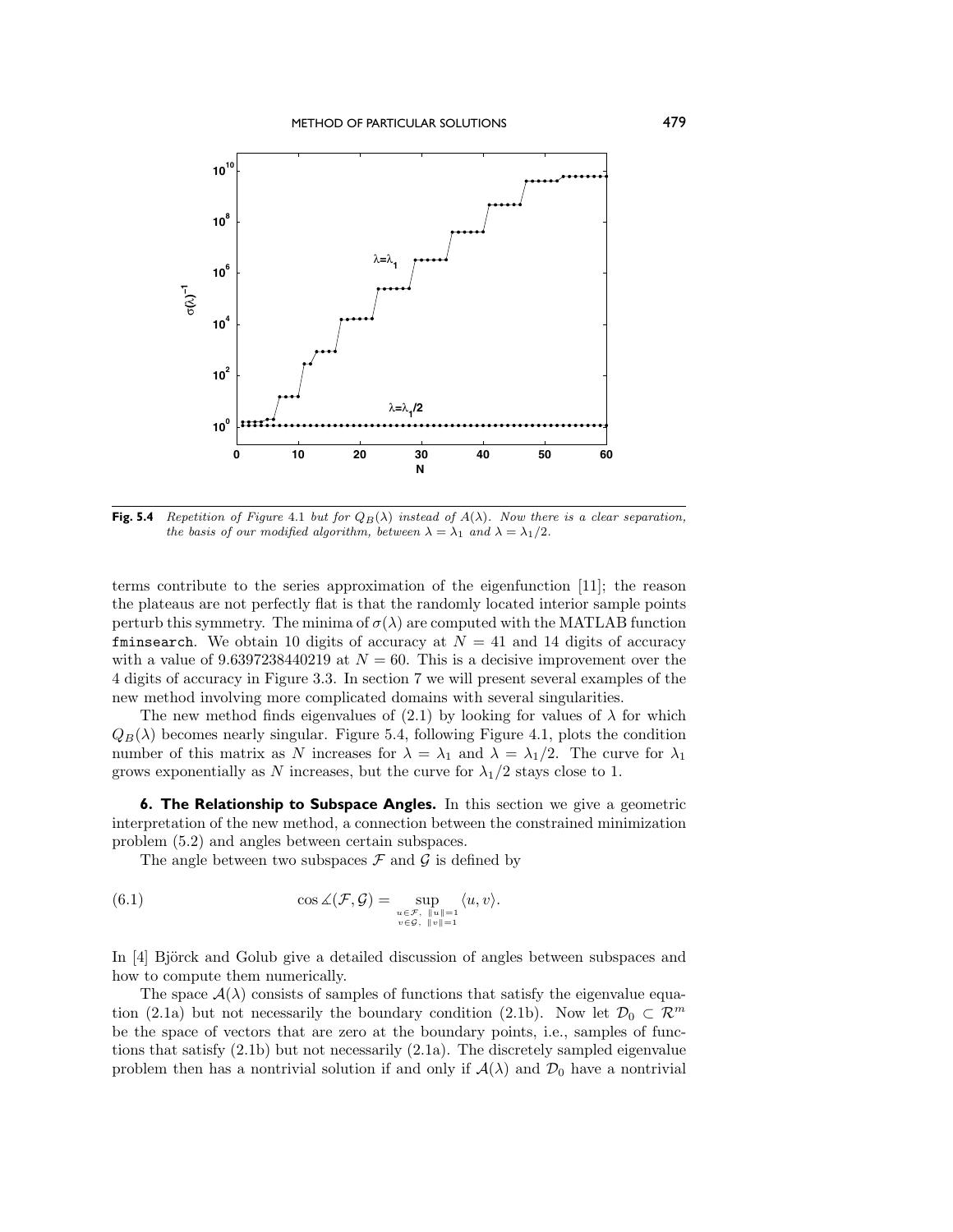

Fig. 6.1 Geometric interpretation of the new algorithm. We consider the angle between the spaces of functions that satisfy the eigenvalue equation  $(A(\lambda))$  and the boundary conditions  $(\mathcal{D}_0)$ .  $\lambda$  is an eigenvalue if and only if this angle is zero.

intersection, i.e.,

(6.2) 
$$
\phi(\lambda) := \measuredangle(\mathcal{A}(\lambda), \mathcal{D}_0) = 0.
$$

This is easily seen to be equivalent to the condition  $\sigma(\lambda) = 0$ , where  $\sigma(\lambda)$  is the singular value defined in (5.3). More generally, we have an equivalence between singular values and subspace angles even when they are nonzero.

THEOREM 6.1. For all  $\lambda > 0$ , the singular value  $\sigma(\lambda)$  of (5.3) satisfies

(6.3) 
$$
\sigma(\lambda) = \sin \phi(\lambda) = \sin \angle(\mathcal{A}(\lambda), \mathcal{D}_0).
$$

*Proof.* Let  $P_D$  be the orthogonal projector onto the space  $\mathcal{D}_0$ . Then for each  $u \in \mathbb{R}^m$  we have

$$
\max_{v \in \mathcal{D}_0, ||v|| = 1} \langle u, v \rangle = \left\langle u, \frac{P_D u}{||P_D u||} \right\rangle = ||P_D u||,
$$

and therefore, by  $(6.1)$  and  $(6.2)$ ,

$$
\cos\phi(\lambda)=\max_{u\in\mathcal{A}(\lambda),\;\|u\|=1}\|P_Du\|.
$$

Since  $||u||^2 = ||P_Du||^2 + ||(I - P_D)u||^2$ , the last equation can be reformulated as

$$
\cos^2 \phi(\lambda) = 1 - \min_{u \in \mathcal{A}(\lambda), \|u\| = 1} \| (I - P_D)u \|^2 = 1 - \sigma(\lambda)^2
$$

since  $(I - P_D)u$  is just the part of u belonging to the boundary points. By the Pythagorean identity we now have (6.3). П

Figure 6.1 shows the situation schematically. In the case of a small subspace angle  $\phi(\lambda)$ , there exist functions in  $\mathcal{A}(\lambda)$  of unit norm that are close to zero on the boundary. These functions are necessarily good approximations of eigenfunctions, as we shall show in Theorem 8.2.

**7. Examples.** Let us give some examples of the new method in the case of more complex domains, and not just polygons.

Among the most famous polygonal domains are the GWW isospectral drums (Figure 7.1). They are an answer to the question posed by Kac in 1966, "Can One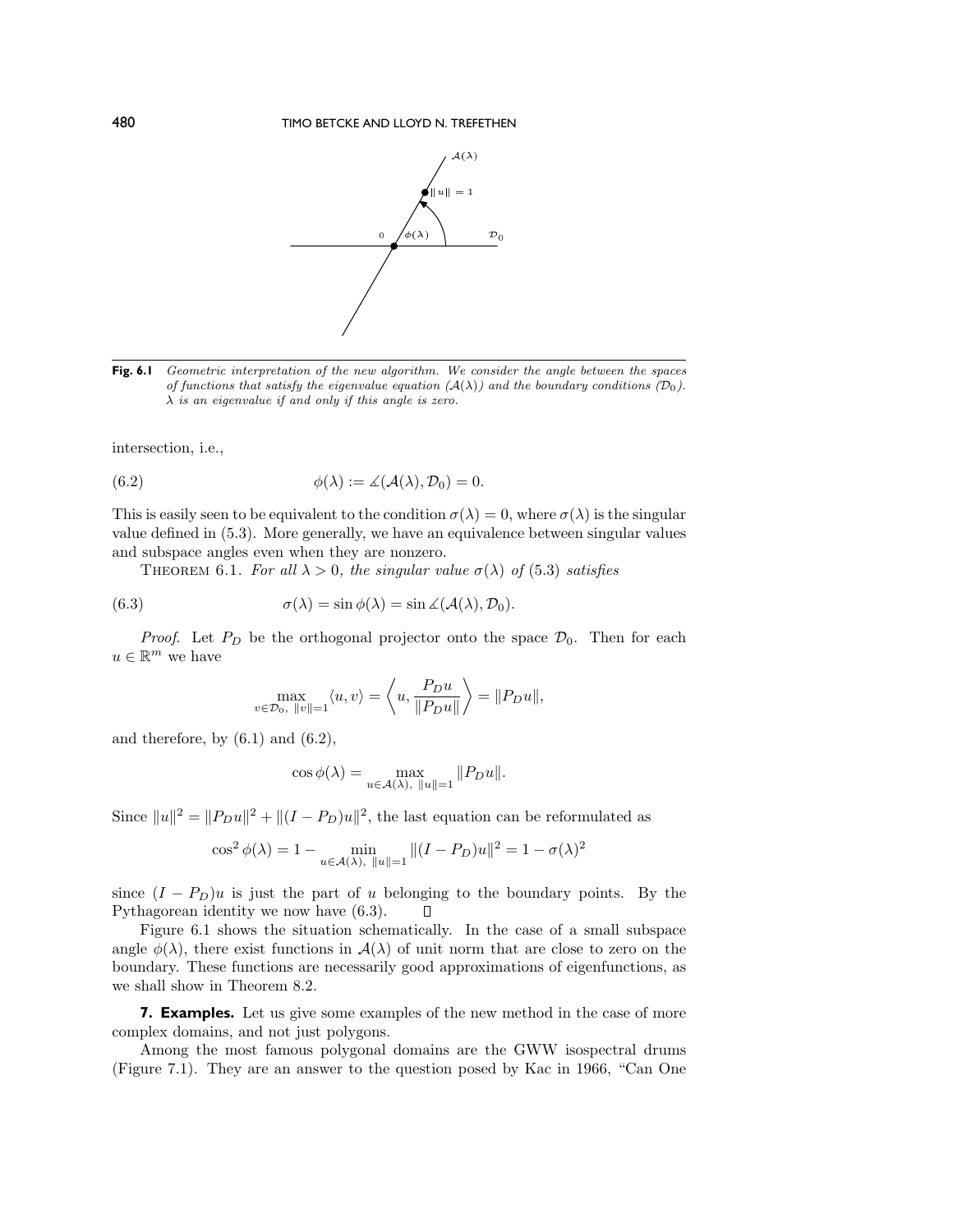

Fig. 7.1 The isospectral drums GWW 1 and GWW 2. The singular corners are marked by dots.

Hear the Shape of a Drum?" [15], which asks whether there exist distinct planar domains on which the Laplacian has the same spectrum. As mentioned earlier, this question remained unanswered until in 1992, Gordon, Webb, and Wolpert constructed pairs of isospectral domains using transplantation techniques [12].

What we call the "GWW drums" are one such pair. The most accurate calculation of eigenvalues of these drums was done by Driscoll [9] with a modified method of Descloux and Tolley [7] that involves domain decomposition and the computation of integrals of Fourier–Bessel functions on the subdomains. Driscoll was able to compute the first 25 eigenvalues to 12 digits. Our modified method of particular solutions achieves the same or better accuracy with a simpler approach. Figure 7.2 shows the subspace angle curves. For all plots, expansions at all the singular corners are used. Although the shapes of the two polygons are distinct, the curves for  $\sigma(\lambda)$  are almost identical. With 140 expansion terms at each of the singular corners, 140 boundary points on each side of the polygon and 50 interior points, we obtain the estimates 2.537943999798, 3.65550971352, and 5.17555935622 for the three smallest eigenvalues. For the second and third eigenvalues, all digits agree with the values obtained by Driscoll in [9]. For the first eigenvalue our result appears to be slightly more accurate than Driscoll's estimate of 2.53794399980. The approximate eigenfunctions for the first eigenvalue are shown in Figure 7.3.

Three examples are shown in Figure 7.4. The H-shaped domain was considered by Donnelly in [8] with the original FHM method, using symmetries of the domain. Our modified method, without exploiting symmetries, obtains an approximation for the first eigenvalue of 7.7330888559, which improves Donnelly's result by 5 digits. For the second and third eigenvalues we get 8.5517268486 and 13.9276332229 compared with his 8.55172 and 13.9276.

In the case of the regular decagon, for the first three eigenvalues, we obtain values of 6.21200099234, 15.76823502672, and 28.31967901332.

For the shape bounded by three quarters of an ellipse, a Fourier–Bessel expansion around the reentrant corner is sufficient to obtain 13 digits. Our approximations for the first three eigenvalues are 5.868746216295, 11.52599695049, and 15.14021979035.

The whole code for plotting  $\sigma(\lambda)$ , computing the eigenvalues, and plotting the first eigenfunction for a polygon in each case fits on one page and runs in a few seconds if one is willing to settle for, say, 8 digits. Obtaining a random set of interior points is easily done in MATLAB by using the rand function to obtain random points in a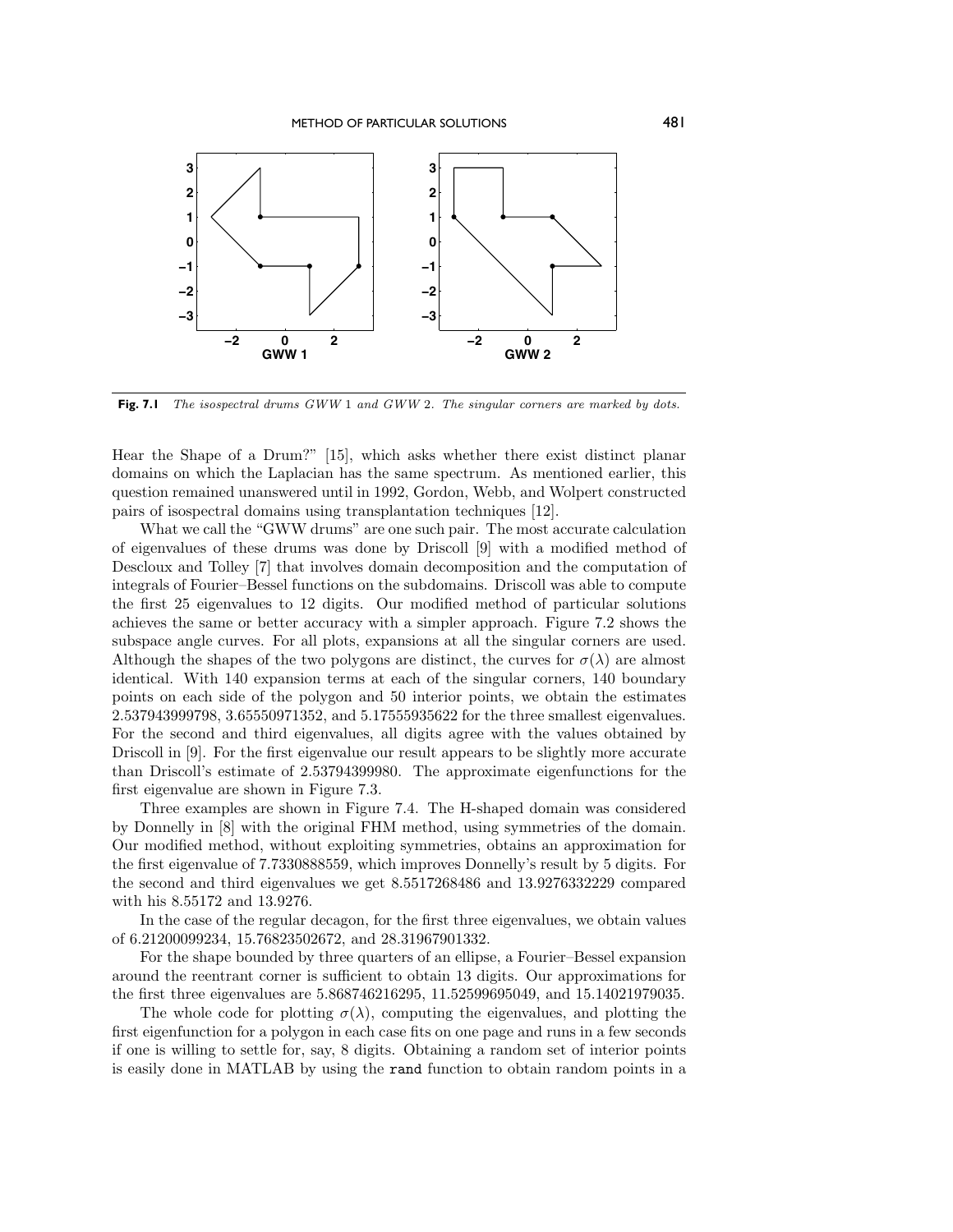

**Fig. 7.2** The function  $\sigma(\lambda)$  for the isospectral drums  $(N = 15)$ .



Fig. 7.3 The first eigenfunction on the isospectral drums.

box containing the polygon and then extracting those points in the interior with the function inpolygon.

In the examples presented in this section we used the same number of expansion terms at each corner. In [7] it is proposed to choose the number of expansion terms at each corner in proportion to the interior angle. Hence, a corner with angle  $3\pi/2$ gets twice as many expansion terms as a corner with angle  $3\pi/4$ . This strategy is sometimes helpful for our new method too.

A numerical study of the phenomenon of "eigenvalue avoidance" carried out by our modified method of particular solutions is presented in [3].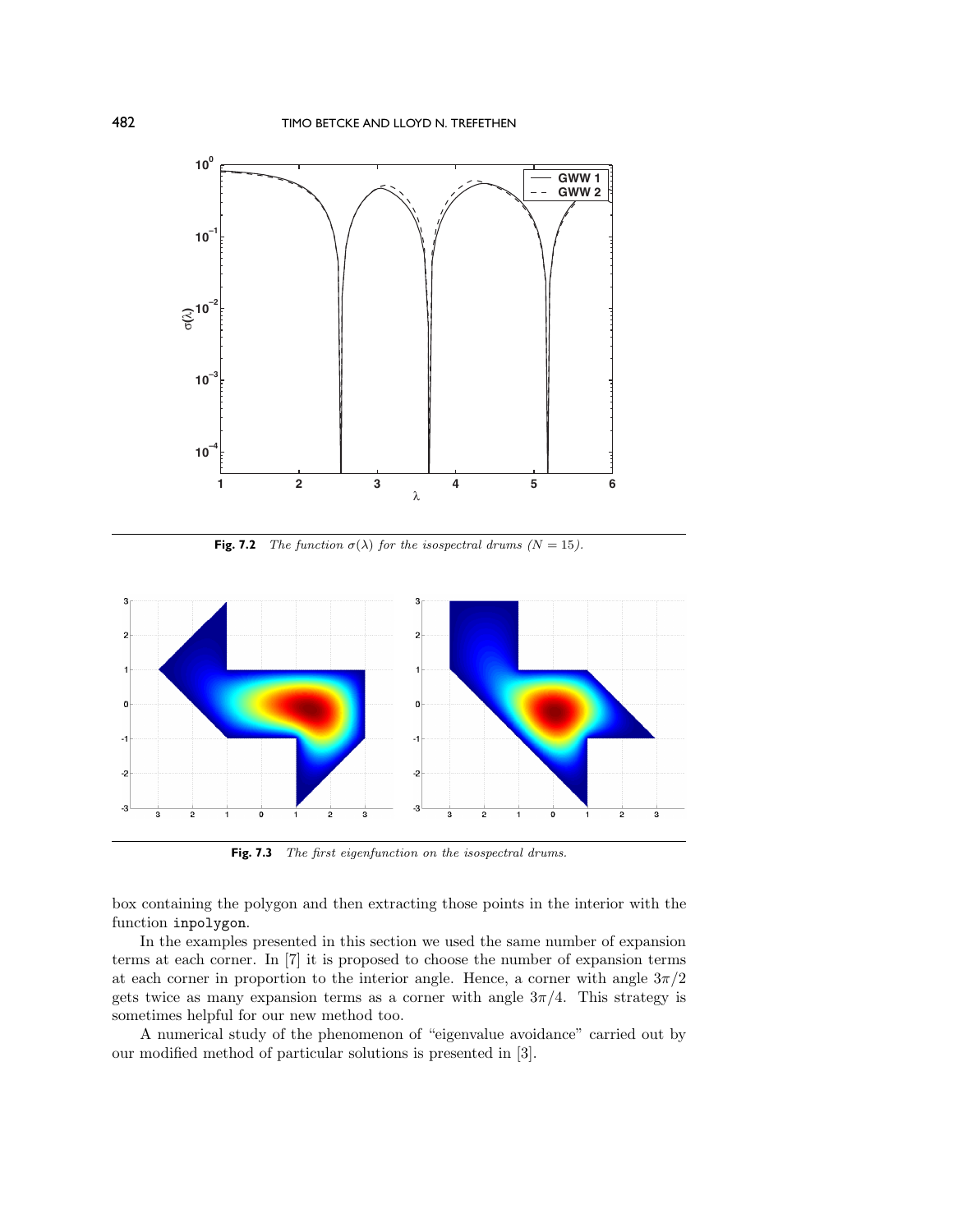

**Fig. 7.4** The modified MPS applied to three further domains. The lowest eigenvalues are  $\lambda_1 \approx$ 7.7330888559 (H shape),  $\lambda_1 \approx 6.21200099234$  (decagon),  $\lambda_1 \approx 5.868746216295$  (ellipse minus quadrant). We believe that all the given digits are correct.

**8. Error bounds.** In this section we review error bounds for the MPS and discuss the application of these bounds to our new method. An excellent overview of error bounds for elliptic eigenvalue problems, including the case of approximate eigenfunctions that do not satisfy the boundary conditions, is given by Still in [27].

In the previous sections the spaces  $\mathcal{A}(\lambda)$  and  $\mathcal{D}_0$  were defined in terms of sample points on the boundary and in the interior of  $P$ . This definition is no longer sufficient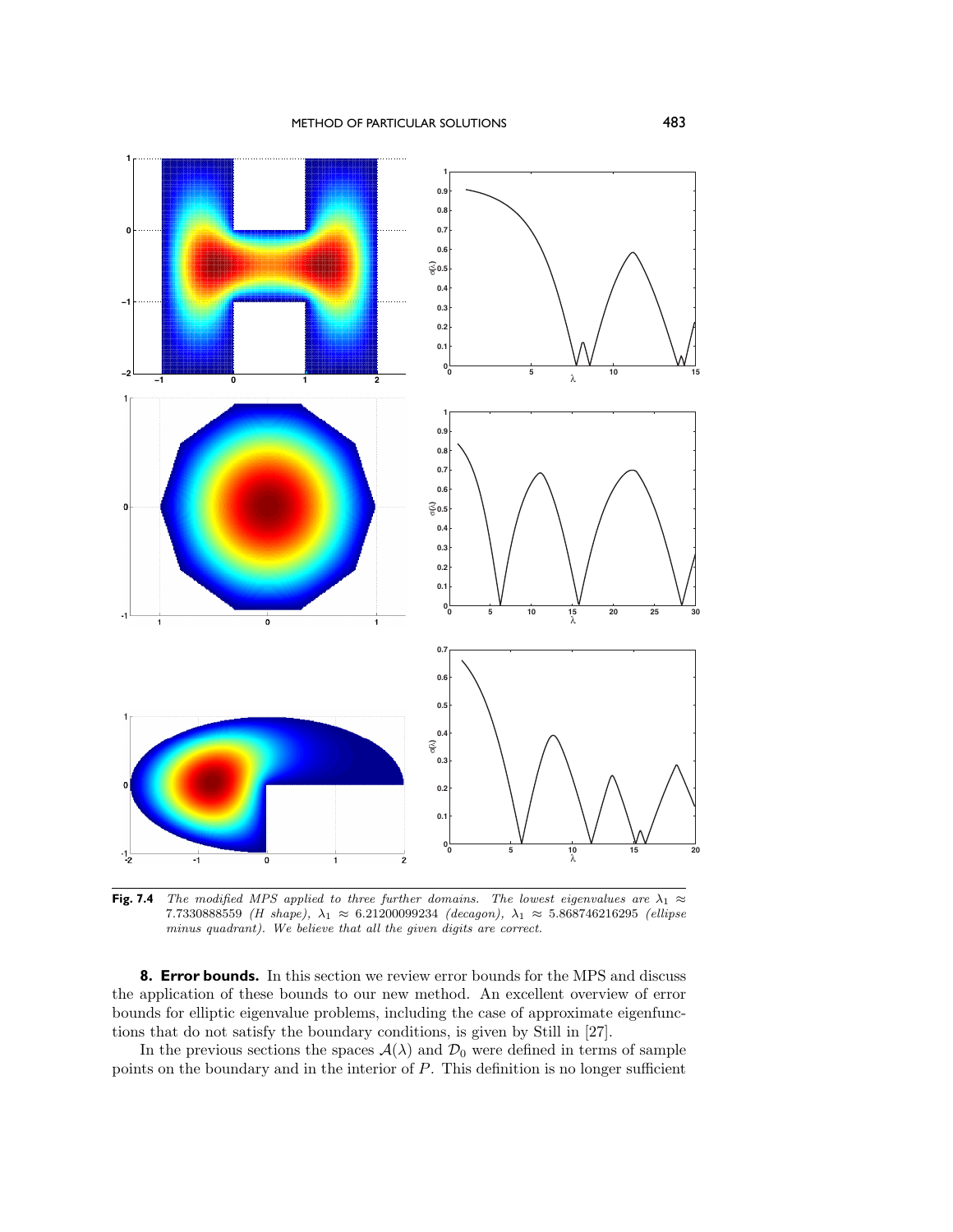for the error bounds presented in this section. Instead, we need the function spaces themselves. Hence, in this section  $\mathcal{A}(\lambda)$  is defined as the subspace of  $\mathcal{C}^2(P) \cap \mathcal{C}(\overline{P})$  of functions that satisfy (2.1a) and  $\mathcal{D}_0$  is the subspace of  $\mathcal{C}^2(P) \cap \mathcal{C}(\overline{P})$  of functions that are zero on the boundary. Our norm becomes the area integral

$$
||u|| := \left(\int_P u^2 dx\right)^{1/2}
$$

.

Our first error bound is an a posteriori result given by Fox, Henrici, and Moler and simplified and extended by Moler and Payne [23].

THEOREM 8.1. Let  $\lambda$  and u be an approximate eigenvalue and eigenfunction of  $(2.1)$ , which satisfy  $(2.1a)$  but not necessarily  $(2.1b)$ . Let w be the harmonic function on P with the same boundary values as u, i.e.,  $w - u \in \mathcal{D}_0$ , and define

$$
\epsilon:=\|w\|/\|u\|\leq \frac{\sqrt{A}\sup_{x\in \partial P}|u(x)|}{\|u\|},
$$

where A is the area of P. Then there exists an eigenvalue  $\lambda_k$  such that

(8.1) 
$$
\frac{|\lambda - \lambda_k|}{\lambda_k} \leq \epsilon.
$$

If in addition  $||u|| = 1$  and  $u_k$  is the normalized orthogonal projection of u onto the eigenspace of  $\lambda_k$ , then

(8.2) 
$$
||u - u_k|| \leq \frac{\epsilon}{\alpha} \left( 1 + \frac{\epsilon^2}{\alpha^2} \right)^{1/2},
$$

where

$$
\alpha := \min_{\lambda_n \neq \lambda_k} \frac{|\lambda_n - \lambda|}{\lambda_n}.
$$

By using this theorem, given any approximate eigenfunction obtained from the MPS, we can derive corresponding error bounds. There is a complication, though, which is that our method uses an orthogonal basis of  $A(\lambda)$  and therefore does not explicitly compute the coefficients  $c_k^{(N)}$  of (3.2); instead it computes the singular vector  $\tilde{v}$  of (5.3). To get the c vector we need to solve the system

$$
(8.3) \t\t A(\lambda)c = Q(\lambda)\tilde{v},
$$

or equivalently

$$
(8.4) \t\t R(\lambda)c = \tilde{v},
$$

where  $A(\lambda) = Q(\lambda)R(\lambda)$  is the QR factorization of  $A(\lambda)$ . This system is usually highly ill-conditioned, but fortunately, by the general theory of numerical linear algebra, we can expect that although c will be inaccurate, the residual  $||R(\lambda)c - \tilde{v}|| = ||A(\lambda)c Q(\lambda)\tilde{v}$  will nevertheless be small. Thus our computed  $A(\lambda)c$  will be very small at the sample points on  $\partial P$ , and experiments show it is small on the rest of  $\partial P$  too. It is this magnitude over all of  $\partial P$  that we need to measure to apply Theorem 8.1.

Let us demonstrate this for the L-shaped domain. Fox, Henrici, and Moler gave bounds for the first 10 eigenvalues and showed that their approximation for the first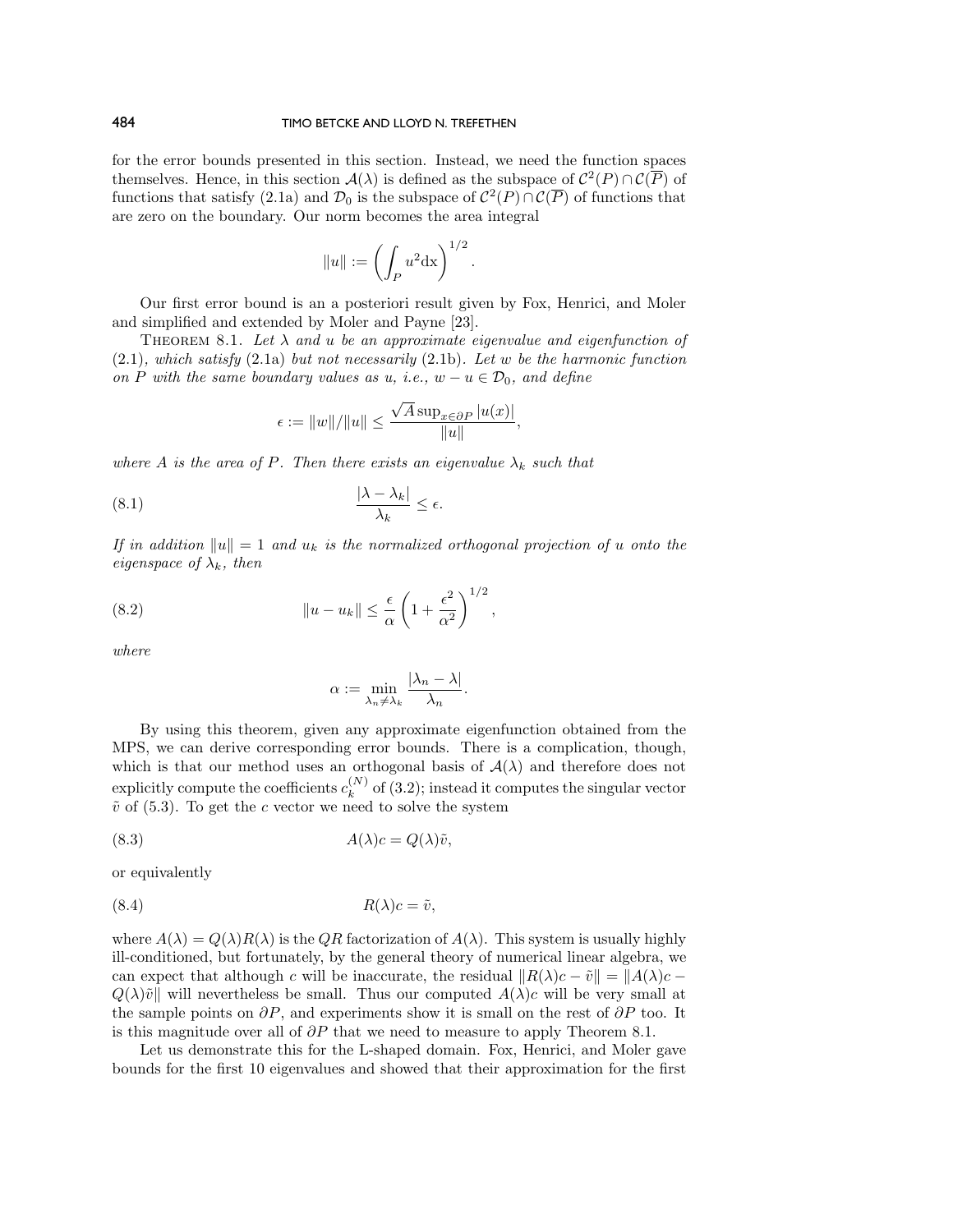

**Fig. 8.1** Numerically computed magnitude of the approximate eigenfunction  $u^*(r, \theta)$  along the boundary of the L shape after scaling by the square root of the area and the norm of u∗. Dashed lines mark the corners of the domain. Rounding errors lead to oscillations around the true function values.

eigenvalue was correct to at least 8 digits [11]. We find that at least the first 13 rounded digits of our approximation 9.6397238440219 are correct. In this computation we used 100 Chebyshev-distributed points on each side of the boundary nonadjacent to the reentrant corner and 500 interior points. The use of Chebyshev points has the effect that the approximate eigenfunction (3.2) stays small near the corners. With equally spaced points a high peak of (3.2) appears at the corner opposite the reentrant corner, resulting in poor error bounds.

Even with a condition number of  $R(\lambda)$  on the order of  $10^{76}$ , the values of  $A(\lambda)c$ differ from the values  $Q(\lambda)\tilde{v}$  at the interior points only by componentwise relative errors on the order of  $10^{-13}$ . At the boundary points the values differ significantly, but the norms of  $A_B(\lambda)c$  and  $Q_B(\lambda)\tilde{v}$  are 5.0459×10<sup>-15</sup> and 5.0464×10<sup>-15</sup>. Thus the function  $u^*$  we have constructed in the form  $(3.2)$  is a good approximate eigenfunction.

A lower bound for the  $L_2$  norm of  $u^*$  can be computed by integrating only over the lower left unit square of the L-shaped domain. This ensures that errors introduced by the MATLAB function dblquad don't lead to an approximation of  $||u^*||$  that is larger than the true value. Figure 8.1 shows the values of  $u^*$  along the boundary scaled by this lower bound of  $||u^*||$  and the square root of the area of the domain. The oscillations of the curve are caused by rounding errors. Since these oscillations also lead to values that are larger than the true values of  $u^*$ , we can still obtain a good upper bound for  $u^*$ . Finding the maximum of this curve, we obtain

## 9.6397238440216  $\leq \lambda_1 \leq 9.6397238440222$

compared to our approximation 9.6397238440219. Therefore, at least 13 rounded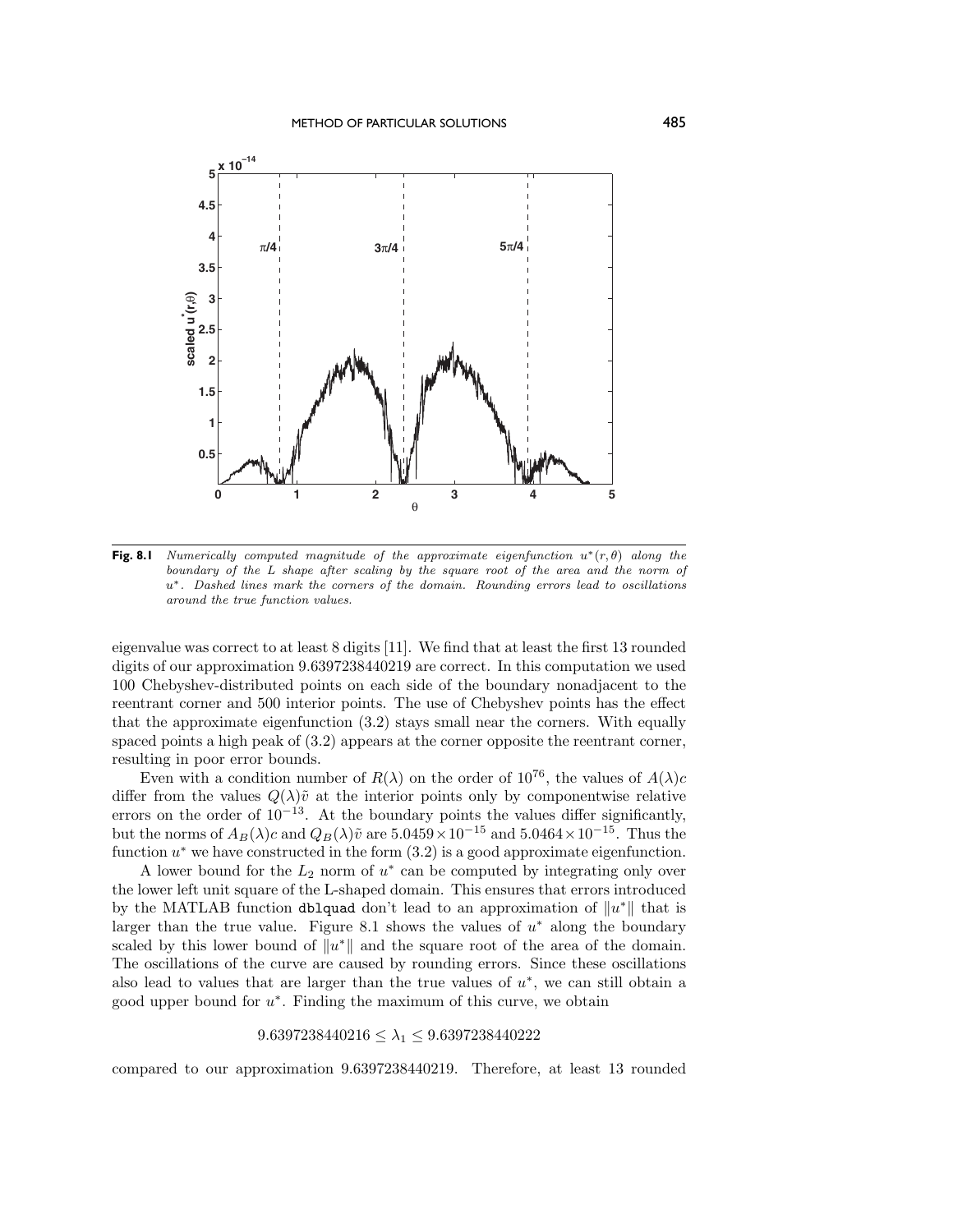### 486 TIMO BETCKE AND LLOYD N. TREFETHEN

digits are correct. The curve in Figure 5.3 suggests that actually all 14 digits are possibly correct, and indeed, we think that the 15th digit is either 4 or 5.

The bounds we have been discussing start from an approximate eigenfunction obtained from the MPS. However, what if we go back a step and work with the subspace angle  $\phi(\lambda)$  itself? In previous sections, as in the algorithm as implemented in practice,  $\phi(\lambda)$  was defined in terms of the sampled spaces  $\mathcal{A}(\lambda)$  and  $\mathcal{D}_0$ , and from here, no bound comes readily to hand. However, let us imagine instead that  $\phi(\lambda)$  is defined by (6.2) in terms of the continuous rather than sampled spaces  $\mathcal{A}(\lambda)$  and  $\mathcal{D}_0$ introduced at the beginning of this section. Now we obtain a clean theorem showing that if  $\phi(\lambda)$  is small,  $\lambda$  is close to an eigenvalue.

THEOREM 8.2. Let  $A(\lambda)$  and  $\mathcal{D}_0$  be defined as in the beginning of this section and define the inner product  $\langle u, v \rangle := \int_P uv dx + \int_{\partial P} uv dx$  with corresponding norm  $|||u||| := \sqrt{\langle u, u \rangle}$ . Then with the subspace angle  $\phi(\lambda)$  between  $\mathcal{A}(\lambda)$  and  $\mathcal{D}_0$  defined by (6.1) and (6.2), there exists an eigenvalue  $\lambda_k$  such that

(8.5) 
$$
\frac{|\lambda - \lambda_k|}{\lambda_k} \leq c \tan \phi(\lambda),
$$

where  $c > 0$  depends only on the domain P. Furthermore, for every  $\delta > 0$  and  $\tilde{\epsilon} := c \tan \phi$  there exists a function  $u \in \mathcal{A}(\lambda)$ ,  $||u|| = 1$  such that

(8.6) 
$$
\|u - u_k\| \leq \frac{\tilde{\epsilon}}{\alpha} \left(1 + \frac{\tilde{\epsilon}^2}{\alpha^2}\right)^{1/2} + \delta,
$$

where  $\alpha$  and  $u_k$  are defined as in Theorem 8.1.

*Proof.* For every  $u \in \mathcal{A}(\lambda)$  we have

(8.7) 
$$
\sup_{\substack{v \in \mathcal{D}_0 \\ ||v|| = 1}} \langle u, v \rangle = ||u||,
$$

since from  $\langle u, v \rangle = \int_P uv \, dx$  for every  $v \in \mathcal{D}_0$  and the Cauchy–Schwarz inequality it follows that  $\langle u, v \rangle \le ||u||$  for every  $v \in \mathcal{D}_0$  with  $|||v||| = 1$ . Equality in (8.7) follows from the fact that u can be expanded in P in terms of the eigenfunctions  $v_k \in \mathcal{D}_0$  of  $(2.1)$ . Combining  $(6.1)$ ,  $(6.2)$ , and  $(8.7)$ , we get

(8.8) 
$$
\cos \phi(\lambda) = \sup_{\substack{u \in \mathcal{A}(\lambda) \\ ||u|| = 1}} ||u||.
$$

For every  $u \in \mathcal{A}(\lambda)$  there exists a function w that is harmonic in P with  $u = w$  on  $\partial P$ . Since w is harmonic, there is a constant  $c > 0$  that depends only on P such that  $||w|| \leq c \sqrt{\int_{\partial P} w^2 dx}$ <sup>3</sup> If  $|||u||| = 1$ , then

(8.9) 
$$
\epsilon := \frac{\|w\|}{\|u\|} \le c \frac{\sqrt{1 - \|u\|^2}}{\|u\|}.
$$

From (8.8) it follows that

(8.10) 
$$
\inf_{\substack{u \in \mathcal{A}(\lambda) \\ ||u|| = 1}} \frac{\sqrt{1 - ||u||^2}}{||u||} = \tan \phi(\lambda),
$$

<sup>3</sup>A discussion of this constant can be found in [16].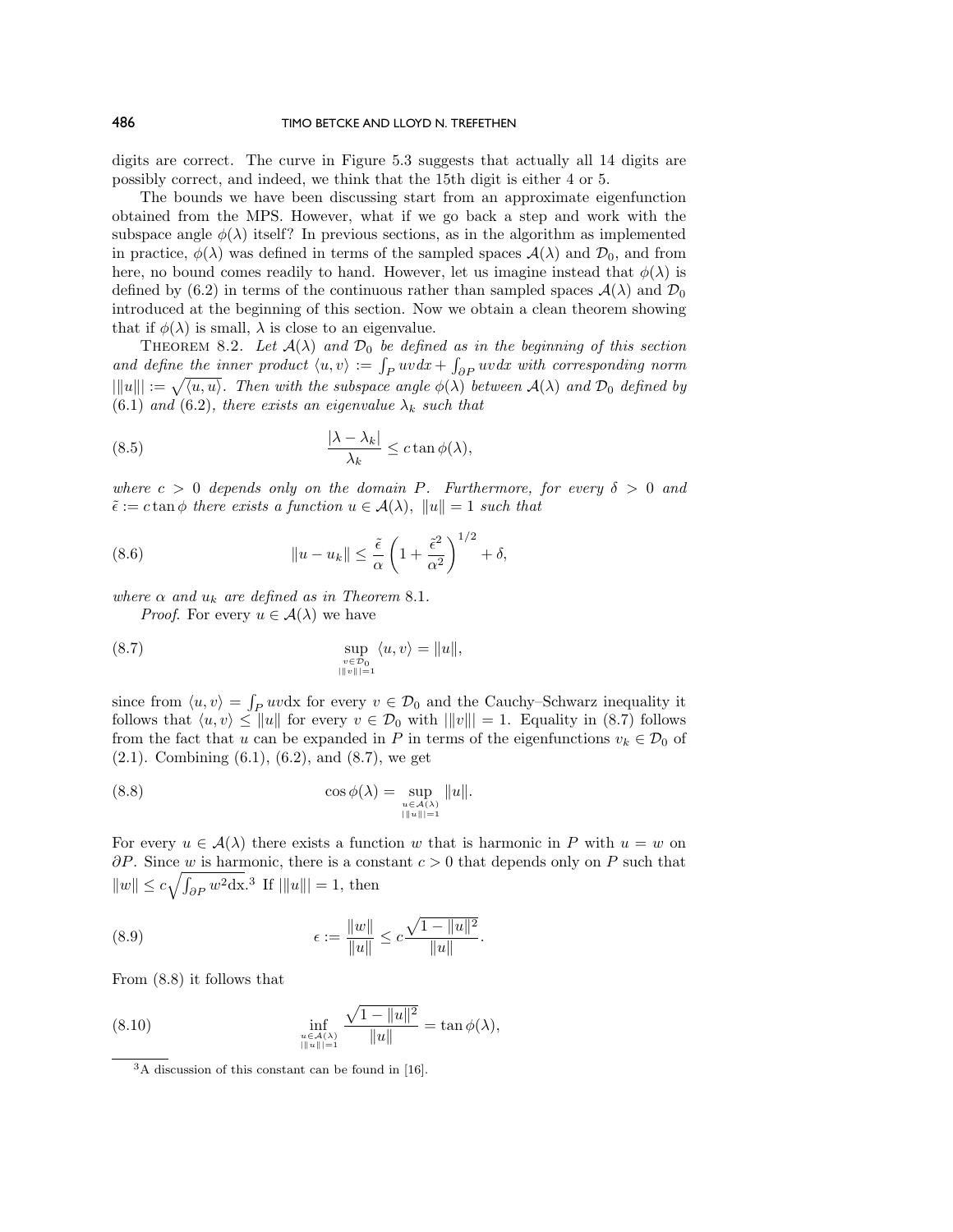which together with  $(8.1)$  and  $(8.9)$  results in  $(8.5)$ . Equation  $(8.6)$  follows from  $(8.2)$ by choosing u sufficiently close to this infimum.  $\Box$ 

Theorem 8.2 is different from Theorem 8.1 in that it does not only give bounds based on a given approximate eigenfunction. Instead it answers the question of how well an eigenvalue and eigenvector can be approximated from the whole space  $\mathcal{A}(\lambda)$ . This is a stronger result. The angle  $\phi(\lambda)$  between the continuous spaces  $\mathcal{A}(\lambda)$  and  $\mathcal{D}_0$ cannot be directly computed, but by choosing many interior and boundary sample points we get good approximations to it.

**9. Discussion.** We have shown that the MPS can be an accurate and reliable means of approximating eigenvalues and eigenfunctions on polygonal and other simple domains. The examples in section 7 demonstrate the effectiveness of the new method even in the case of several singularities. Figure 9.1 presents a short MATLAB code that computes the first three eigenvalues of the L shape to 10 digits of accuracy in less than five seconds on a Pentium 4 system.

In our experiments the method behaves robustly with respect to different choices of interior points and boundary points. Usually we take the boundary points to be equally distributed. Sometimes a Chebyshev distribution is preferable, a change of one line in a MATLAB code. A random distribution of interior points has always proved effective. In principle the method would fail if all points fell in regions where the eigenfunction is close to zero, but this is easily prevented by taking a healthy number of randomly distributed points. For the speed of the algorithm there is not much difference between 50 or 500 interior points; the work in both linear algebra and evaluation of Bessel functions scales just linearly with respect to  $m<sub>I</sub>$ . Theorem 8.1 shows that the original bounds expanded by Fox, Henrici, and Moler and improved by Moler and Payne are also applicable to the new method, which, with a careful implementation, allows reliable a posteriori bounds on almost arbitrary polygons. Theorem 8.2 shows that there is a direct link from subspace angles to accuracy.

The only limitation of the robustness of the method that we have encountered occurs mainly when, in addition to expansions at singular corners, expansions at regular corners are added. The Fourier–Bessel basis then contains redundant information that leads to arbitrary columns of Q in the QR factorization, causing oscillations in  $\sigma(\lambda)$  and making it difficult to locate the eigenvalues by automatic minimization. This problem can be largely solved by using a column-pivoted QR factorization and discarding columns of  $Q$  that correspond to very small elements in  $R$ . In Figures 7.2 and 7.4b we have done this, as well as in Figure 9.3 below. However, with this strategy there seems to be a loss in attainable accuracy. In cases with expansions at only the singular corners, the oscillations were small in most of our experiments and never disturbed the detection of eigenvalues.

Most of the time, we use minimizers like the MATLAB function fminsearch to find the minima of  $\sigma(\lambda)$ . The code in Figure 9.1 uses a different approach. It follows the question, "What if we had signed subspace angles?" If  $\sigma(\lambda)$  attains a local minimum of exactly zero, we can redefine  $\sigma(\lambda)$  to have a sign change there, whereupon looking for eigenvalues becomes a problem of zerofinding rather than minimization. The same idea works in practice when  $\sigma(\lambda)$  has a local minimum that is very small but nonzero. The reader may enjoy downloading this program and giving it a try. However, we do not have a theory of signed subspace angles that encompasses these "almost-but-not-quite" situations. It would be interesting to pursue this idea.

Another generalization of the  $\sigma(\lambda)$  function would be to consider its behavior in the complex  $\lambda$ -plane. For example, Figure 9.2 shows level curves  $|\sigma(\lambda)| =$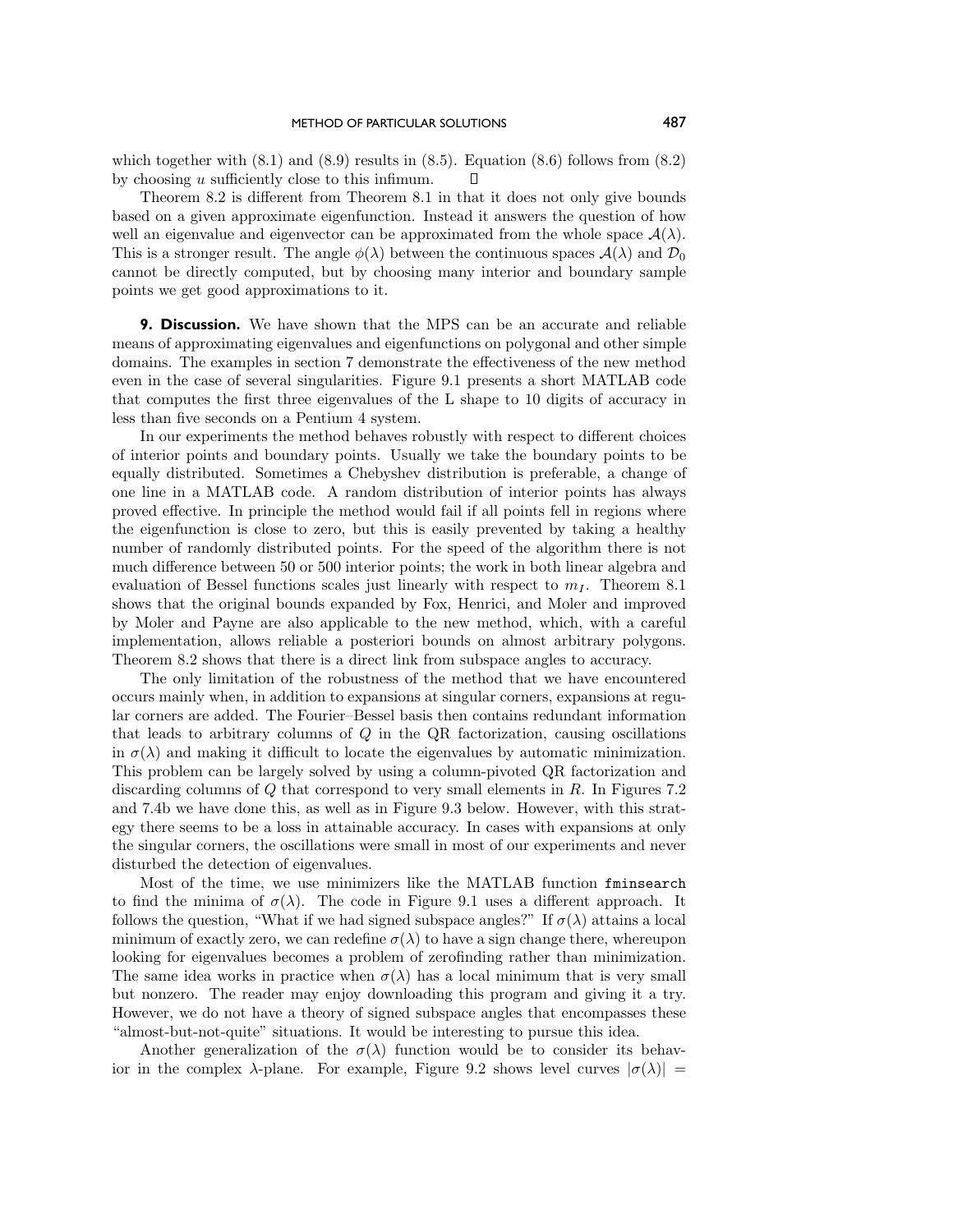```
488 TIMO BETCKE AND LLOYD N. TREFETHEN
% Ldrum.m - eigenvalues of Laplacian on L-shaped region
%
% The first 3 eigenvalues are computed by the method of
% particular solutions, using interior as well as boundary
% points. T. Betcke and L.N. Trefethen, 2003.
% Compute subspace angles for various values of lambda:
 N = 36; % accuracy parameter
 np = 2*N; \% no. of boundary and interior pts
 k = 1:N; % orders in Bessel expansion
 t1 = 1.5*pi*(.5:np-.5)'/np; % angles of bndry pts
 r1 = 1./max(abs(sin(t1)),abs(cos(t1))); % radii of bndry pts
 t2 = 1.5*pi*rand(np,1); % angles of interior pts
 r2 = rand(np,1)./max(abs(sin(t2)),abs(cos(t2))); % radii interior pts
 t = [t1;t2]; r = [r1;r2]; % bndry and interior combined
 lamvec = .2: .2:25; % trial values of lambda
 S = [];
 for lam = lamvec
   A = sin(2*t*k/3).*besselj(2*k/3,sqrt(lam)*r);[Q,R] = qr(A,0);s = min(svd(Q(1:np,:))); % subspace angle for this lam
   S = [S s];
 end
% Convert to signed subspace angles:
 I = 1:length(lamvec); % all lam points
 J = I(2:\text{end-1}); % interior points
 J = J(S(J) < S(J-1) \& S(J) < S(J+1) ); % local minima
 J = J + (S(J-1) > S(J+1)); % points where sign changes
 K = 0*I; K(J) = 1;
 S = S.*(-1). \text{cumsum}(K); % introduce sign flips
 hold off, plot(lamvec,S), hold on % plot signed angle function
 plot([0 \text{ max}(lamvec)], [0 \text{ 0}], ' - k') % plot lambda axis
% Find eigenvalues via local 9th-order interpolation:
 for j = 1: length(J)I = J(j)-5:J(j)+4;lambda = polyval(polyfit(S(I)/norm(S(I)),lamvec(I),9),0);disp(lambda) \% display eigenvalue
   plot(lambda*[1 1],.8*[-1 1],'r') % plot eigenvalue
 end
```
**Fig. 9.1** This short MATLAB code computes the first three eigenvalues of the L-shaped domain to 10 digits of accuracy in less than five seconds on a Pentium 4 with a speed of 1.8Ghz. It is available online at http://www.comlab.ox.ac.uk/work/nick.trefethen.

 $0.05, 0.1, 0.15,...$  in a rectangular subset of the plane with  $N = 15$ . Figure 5.2 can be interpreted as a cross-section through this figure. It may seem odd to go into the complex plane for a self-adjoint problem like this, but the same point of view has been used in [30] to obtain bounds for the convergence of Lanczos iterations for eigenvalues of hermitian matrices. The context of [30] is pseudospectra of rectangular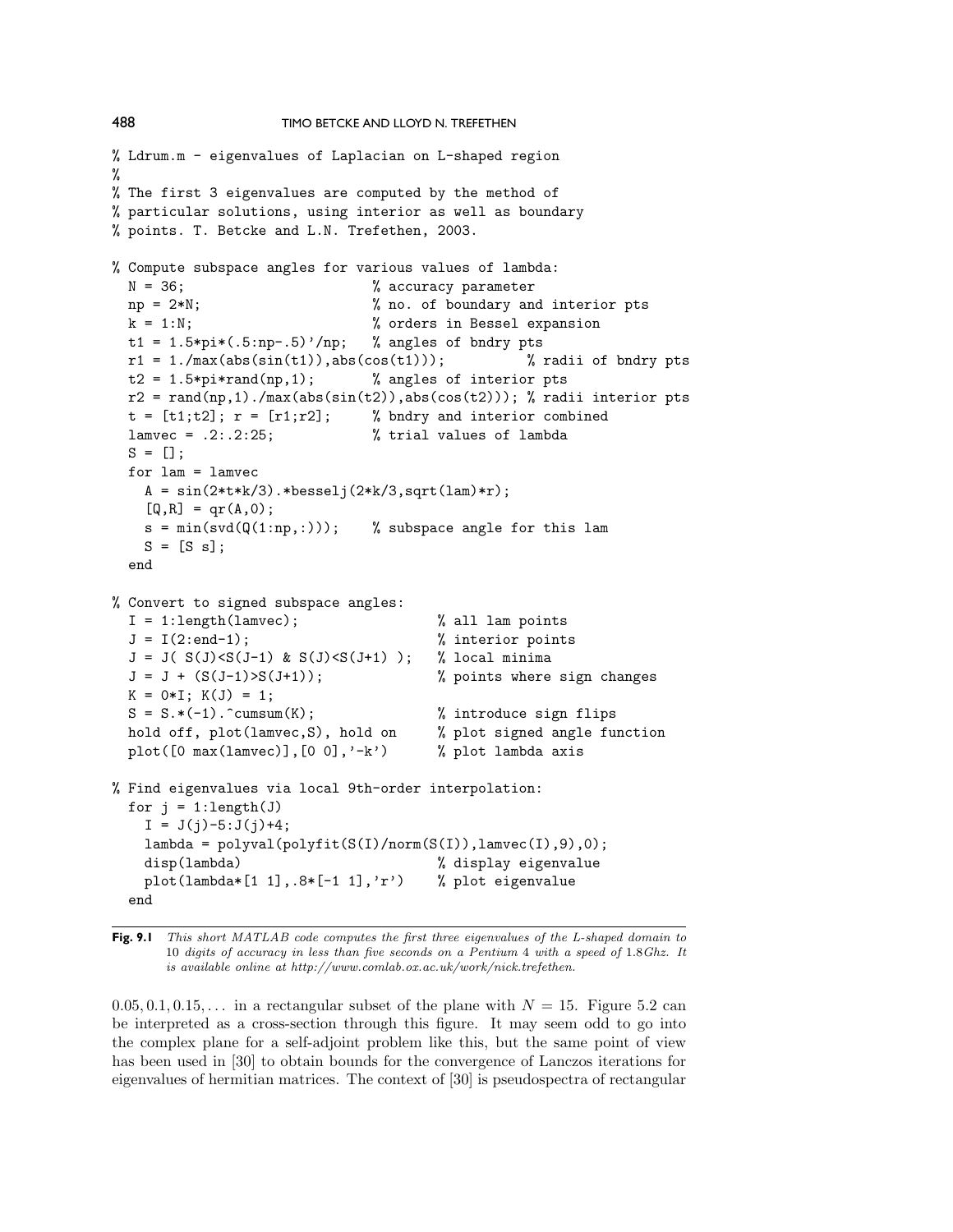

**Fig. 9.2** Extension of Figure 5.2 into the complex  $\lambda$ -plane: level curves  $|\sigma(\lambda)| = 0.05, 0.1, 0.15,...$ for the L-shaped region with  $N = 15$ .

matrices, and indeed, Figure 9.2 could be interpreted as a plot of pseudospectra for a rectangular nonlinear eigenvalue problem. Our Theorem 8.2 is related to the bounds given in [30] for Lanczos and Arnoldi iterations, which are in turn related to further decades-old work by Lehmann.

Another related method of approximating eigenvalues can be found in a recent paper on "spectral pollution" by Davies and Plum [6]. These authors also view eigenvalues as minimal points of certain curves and obtain bounds by looking at the curves corresponding to finite-dimensional subspaces. Figure 1 of [6] will look familiar to any reader of this paper.

Our method minimizes  $\sigma(\lambda)$ , the sine of the angle between  $\mathcal{A}(\lambda)$  and  $\mathcal{D}_0$ . But the other principal angles between these two subspaces also show interesting behavior. The kth principal angle  $\theta_k$  between spaces  $\mathcal F$  and  $\mathcal G$  is defined recursively by

$$
\cos \theta_k := \langle u_k, v_k \rangle = \sup_{\substack{u \in \mathcal{F}, \ \|u\|=1 \\ v \in \mathcal{G}, \ \|v\|=1}} \langle u, v \rangle, \quad u \perp u_1, \dots, u_{k-1}, \quad v \perp v_1, \dots, v_{k-1},
$$

where the pairs  $(u_i, v_j)$ ,  $j = 1, \ldots, k - 1$ , are the principal vectors associated with  $\theta_1,\ldots,\theta_{k-1}$ . The sines of the principal angles are the singular values of  $Q_B(\lambda)$ ; details can be found in [4]. Figure 9.3 shows these first three singular values as functions of  $\lambda$ in the case of the isospectral drum GWW 1. It is apparent that the maxima of the first principal angle correspond to minima of the second principal angle, with analogous behavior shown by the second and third principal angles. It would be interesting to investigate the implications of this behavior.

In this paper we have not addressed the question of the approximation quality of the Fourier–Bessel spaces. With expansions at least at all singular corners we observe spectral convergence in our experiments, as in Figure 5.3. In the case of one singular corner this behavior can be verified by canceling out the singularity with a conformal mapping and using convergence estimates from complex analysis to obtain spectral convergence. If the domain has several singular corners, however, the situation is more complicated. These issues will be dealt with in a separate paper.

In closing we want to emphasize that our method is applicable to a wider class of problems than the eigenvalues of the Laplacian with Dirichlet boundary conditions. The idea of minimizing the angle between the subspaces satisfying the PDE and the boundary conditions is a general one, applicable to all kinds of problems in which particular solutions are available. Extensions of our method to eigenvalue calculations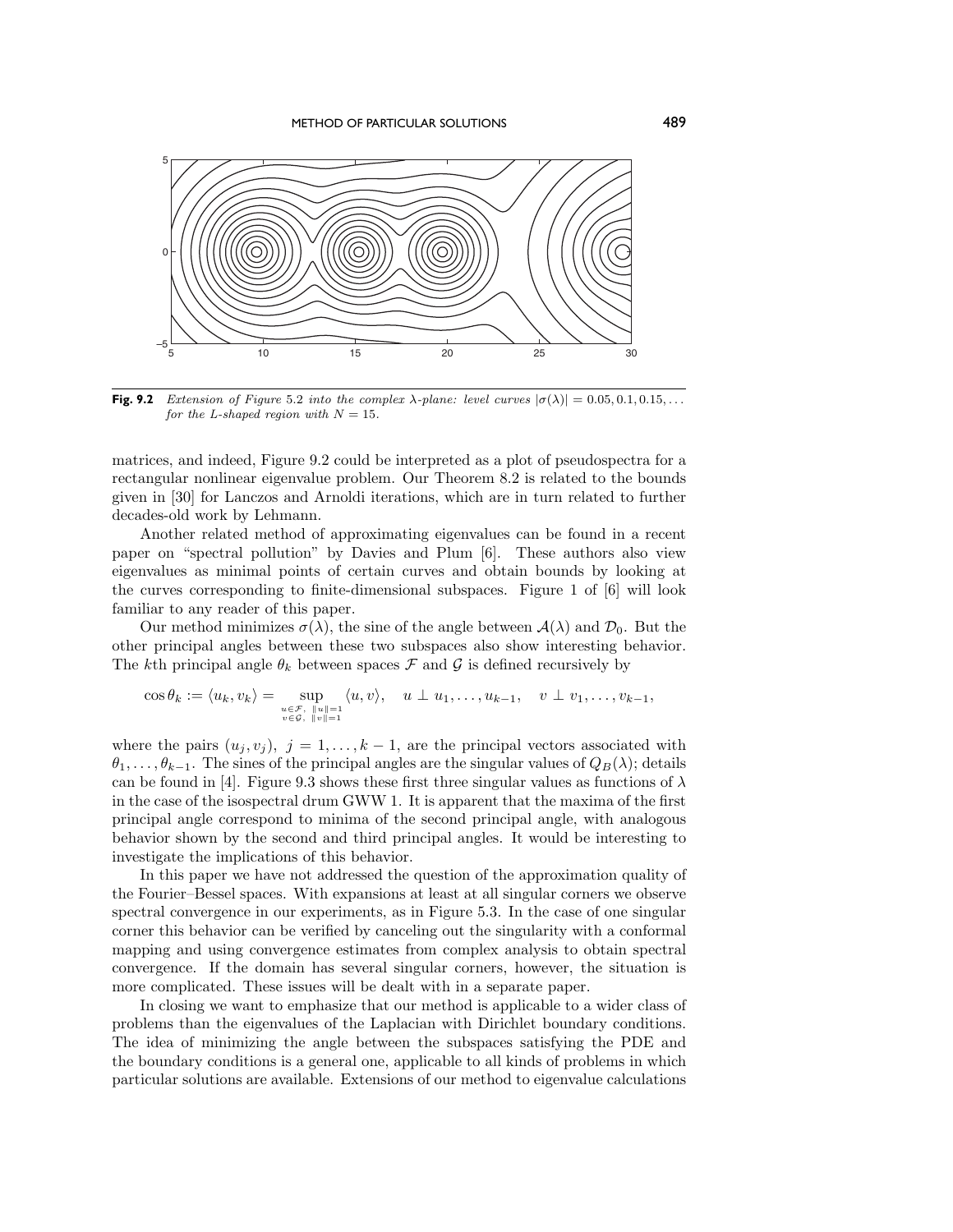

**Fig. 9.3** The sines of the first three principal angles for the isospectral drum GWW 1.

in three space dimensions and to other problems are under investigation. Related ideas are also being found to be useful in the finite elements literature, e.g., in the partition of unity finite element method (PUFEM) method of Melenk and Babuška [20].

**Note Added in Proof.** Two important developments have occurred since this article was first accepted for publication. First, connections have been developed, to be reported elsewhere, with the generalized singular value decomposition, the general framework for the most stable algorithms for computing subspace angles. We have also learned that in unpublished work going back to the 1970s, Stanley Eisenstat anticipated a number of the ideas we have presented and also considered the use of the GSVD. Second, we have become aware of the large and remarkable body of work on numerical solution of planar eigenvalue problems by physicists concerned with quantum chaos and related matters, including Heller [13], Vergini and Saraceno [29], and Barnett [1]. Where our emphasis is on high accuracy and treatment of corner singularities, theirs is on behavior of high eigenmodes. Their algorithmic innovations are very significant, and efforts are underway to synthesize the ideas of these heretofore largely disjoint literatures.

**Acknowledgments.** The comments and suggestions of Toby Driscoll and Cleve Moler have been invaluable for us in the course of this work. We are also grateful for advice from Lance Bode, Dominic Donnelly, Gene Golub, Wayne Read, Graeme Sneddon, and Gilbert Strang. Read, Sneddon, and Bode have also recently been making use of the method of particular solutions [24].

#### **REFERENCES**

- [1] A. H. BARNETT, *Dissipation in Deforming Chaotic Billiards*, Ph.D. thesis, Department of Physics, Harvard University, Cambridge, MA, 2000.
- [2] S. Bergman, Functions satisfying certain partial differential equations of elliptic type and their representation, Duke Math. J., 14 (1947), pp. 349–366.
- [3] T. BETCKE AND L. N. TREFETHEN, Computations of eigenvalue avoidance in planar domains, Proc. Appl. Math. Mech., 4 (2004), pp. 634–635.